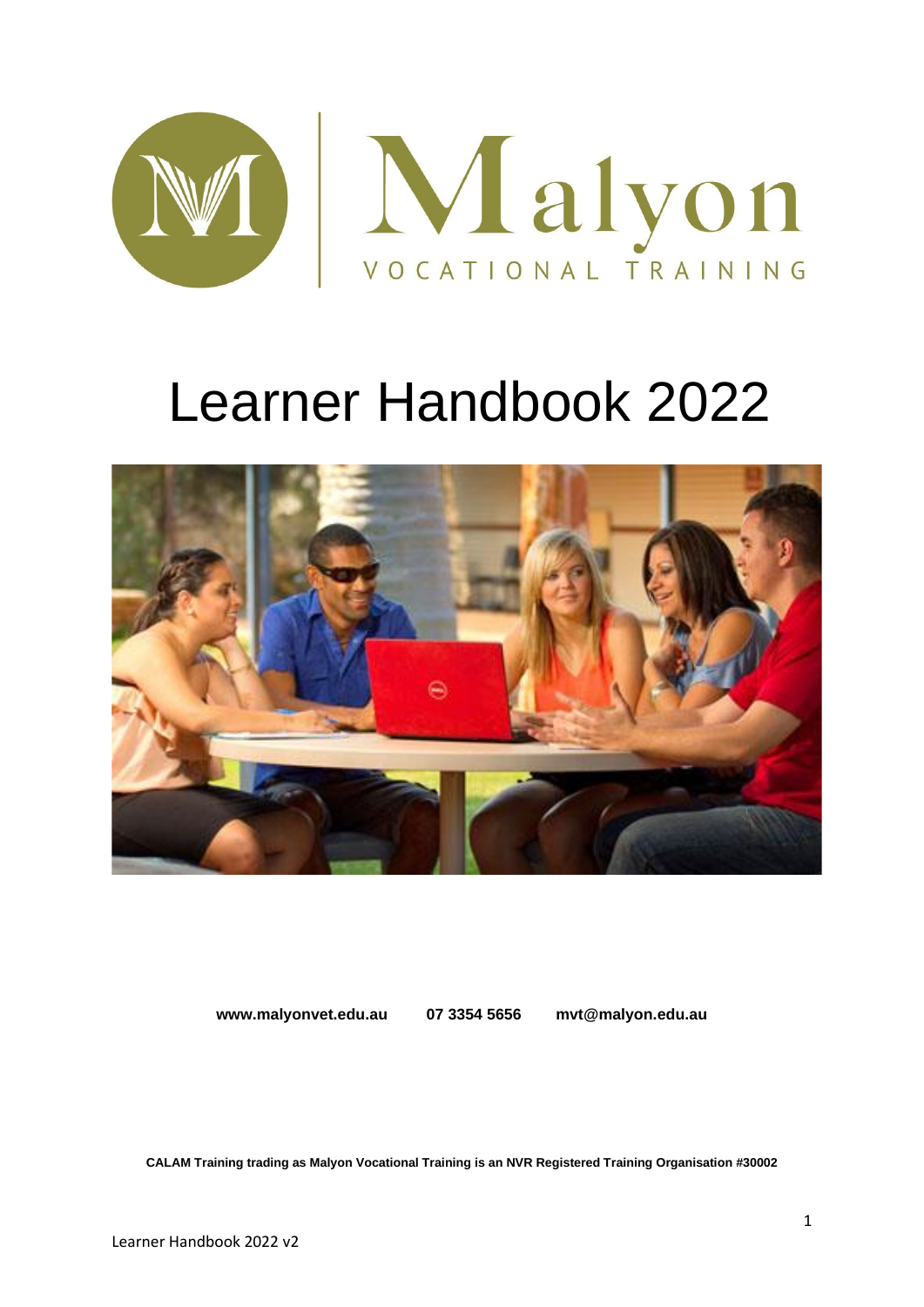# **Table of Contents**

|     | Other accredited courses and training packages offered through Malyon Vocational Training 14 |  |
|-----|----------------------------------------------------------------------------------------------|--|
|     |                                                                                              |  |
|     |                                                                                              |  |
|     |                                                                                              |  |
|     |                                                                                              |  |
|     |                                                                                              |  |
|     |                                                                                              |  |
|     |                                                                                              |  |
| 1.  |                                                                                              |  |
| 2.  |                                                                                              |  |
| 3.  |                                                                                              |  |
| 4.  |                                                                                              |  |
| 5.  |                                                                                              |  |
| 6.  |                                                                                              |  |
| 7.  |                                                                                              |  |
| 8.  |                                                                                              |  |
| 9.  |                                                                                              |  |
| 10. |                                                                                              |  |
|     |                                                                                              |  |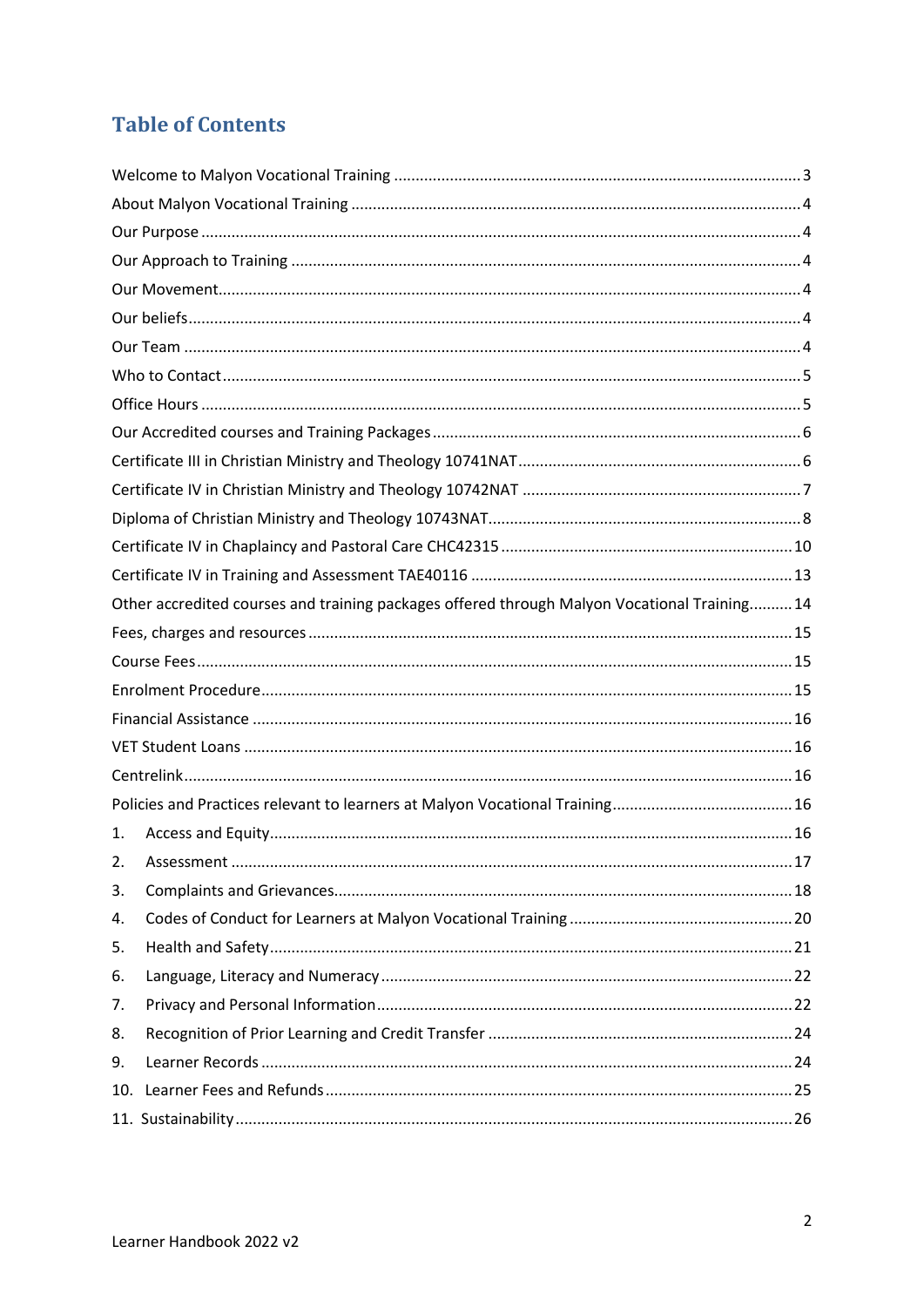# <span id="page-2-0"></span>**Welcome to Malyon Vocational Training**

Thanks for investigating the possibility of engaging in training with Malyon Vocational Training (MVT). Formerly known as The Training Collaborative, MVT, an NVR Registered Training Organisation (provider number 30002) has been equipping people for ministry for over 20 years. We are a training division of Queensland Baptists and work alongside our sister Higher Education college, Malyon Theological College.

Our desire is to see individuals and communities transformed by God as people are equipped to lead and minister effectively. People who have graduated from our programs are serving as pastors, church planters, community development workers, missionaries and pastoral carers in Queensland, across Australia, and around the world.

In the pages of this handbook, you can read more about who we are, our approach to training, the accredited courses and training packages that we offer as well as the practical issues of fees, financial assistance and policies that relate to learner engagement with us.

If you are a person that is keen to grow in your leadership and ministry capacity and have a passion to apply your gifts and talents to extending God's kingdom in your locality, then we would love to have you train with us.

*Christine Thomas*

CEO - Malyon Vocational Training Malyon Vocational Training *Building 3 53 Prospect Road Gaythorne Qld 4051 ABN 26 140 175 668*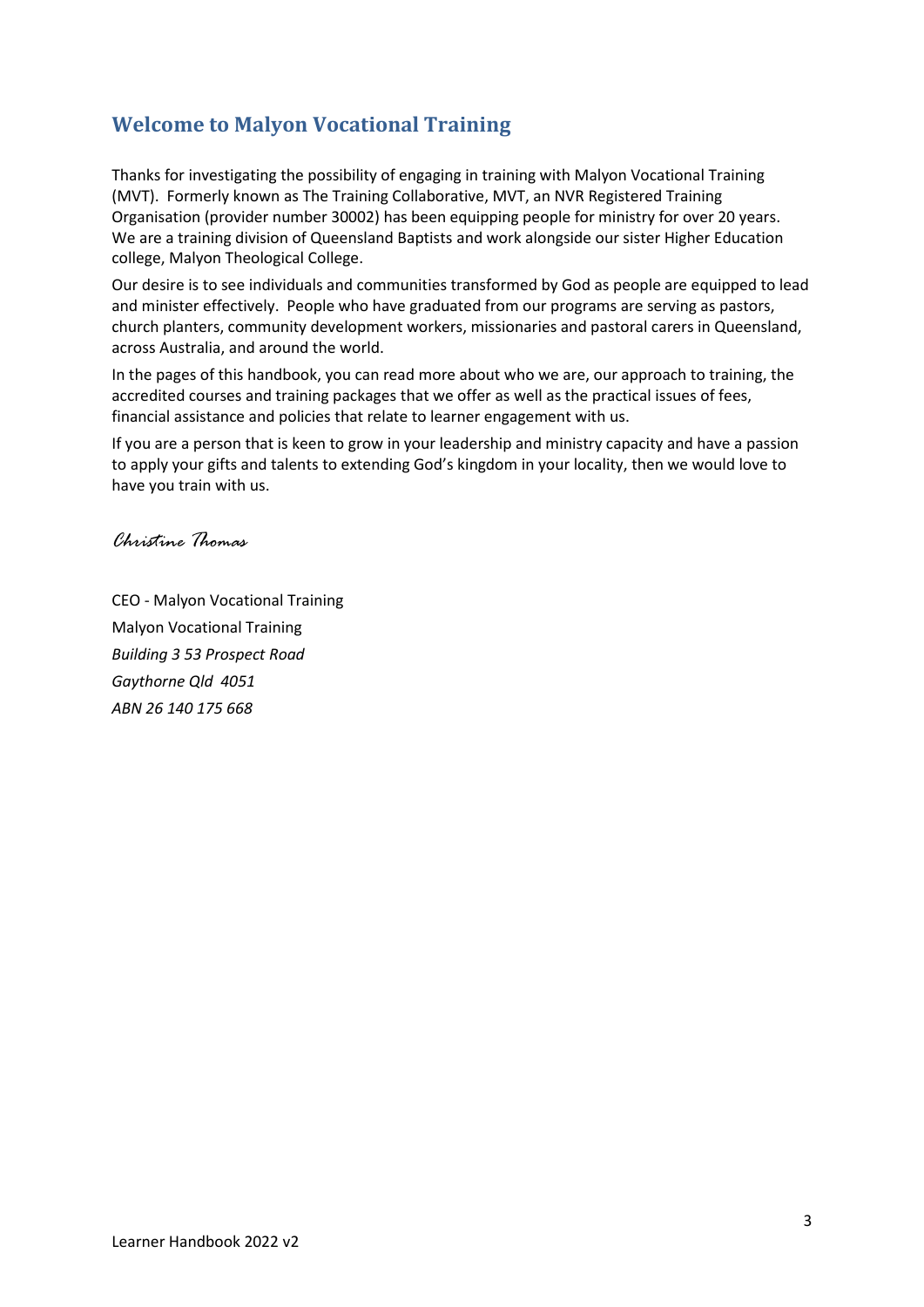# <span id="page-3-1"></span><span id="page-3-0"></span>**About Malyon Vocational Training**

#### **Our Purpose**

MVT seeks to work with churches and like-minded people (particularly within Queensland Baptist networks) to co-ordinate and facilitate training so that people can grow as leaders and advance in their Christian ministry capabilities and capacity. Our desire is to see people trained and equipped to lead and minister effectively so that people will come to a personal faith in Jesus Christ, grow in Christian maturity, exercise leadership in a local church or other ministry setting and serve our world in need.

#### <span id="page-3-2"></span>**Our Approach to Training**

We believe that learning should be an active experience, based in real life situations. We seek to integrate theory and practice in learning experiences that relate to real life ministry. Our goal is to apply sound learning principles in real life contexts involving action and reflection, so that people learn through practice and evaluation. As a Registered Training Organisation (RTO) we offer a variety of accredited ministry courses as well as an extended range of complimentary programs. As an RTO we operate under the regulations of the Australian Skills Quality Authority (ASQA) and we are responsible to deliver and assess training according to these standards. MVT issues qualifications in line with the Australian Qualifications Framework (AQF)

We offer our courses in distance mode, usually via our online training platform. In addition, and where possible we like to offer a blended approach to learning where some modules are taught in face-to-face settings. These module offerings are promoted on our website. We encourage (and for some courses require) learners to engage a more experienced mentor who can support and advise them in their training. Where possible we want to promote group learning, because we believe people learn best when they are experiencing learning together.

#### <span id="page-3-3"></span>**Our Movement**

MVT is an initiative of Queensland Baptists (QB). QB is movement that exists to bring the collective strength of the Queensland Baptist network together so as to assist local churches to develop and achieve their own vision under God and bring about transformation in the lives of people within their communities.

#### <span id="page-3-4"></span>**Our beliefs**

As a training division of QB we subscribe to the statement of beliefs of QB. You can read these on the QB website, www.qb.org.au. Learners training with us do not need to be members or attendees of Baptist churches in Qld, but this is our primary constituency. So, we do require learners to be respectful of the beliefs and practices of QB.

#### <span id="page-3-5"></span>**Our Team**

*CEO and Manager –* The CEO and Manager of MVT is responsible for the Management and compliance of the training organisation and ensuring that it remains aligned with its purpose and mission. She is responsible for the policies and practices of the training organisation meeting the standards that are required by the government regulator of Vocational Education and Training. She is also involved in the development of curriculum in his area of speciality and training and assessing in this. The CEO and Manager MVT is Christine Thomas.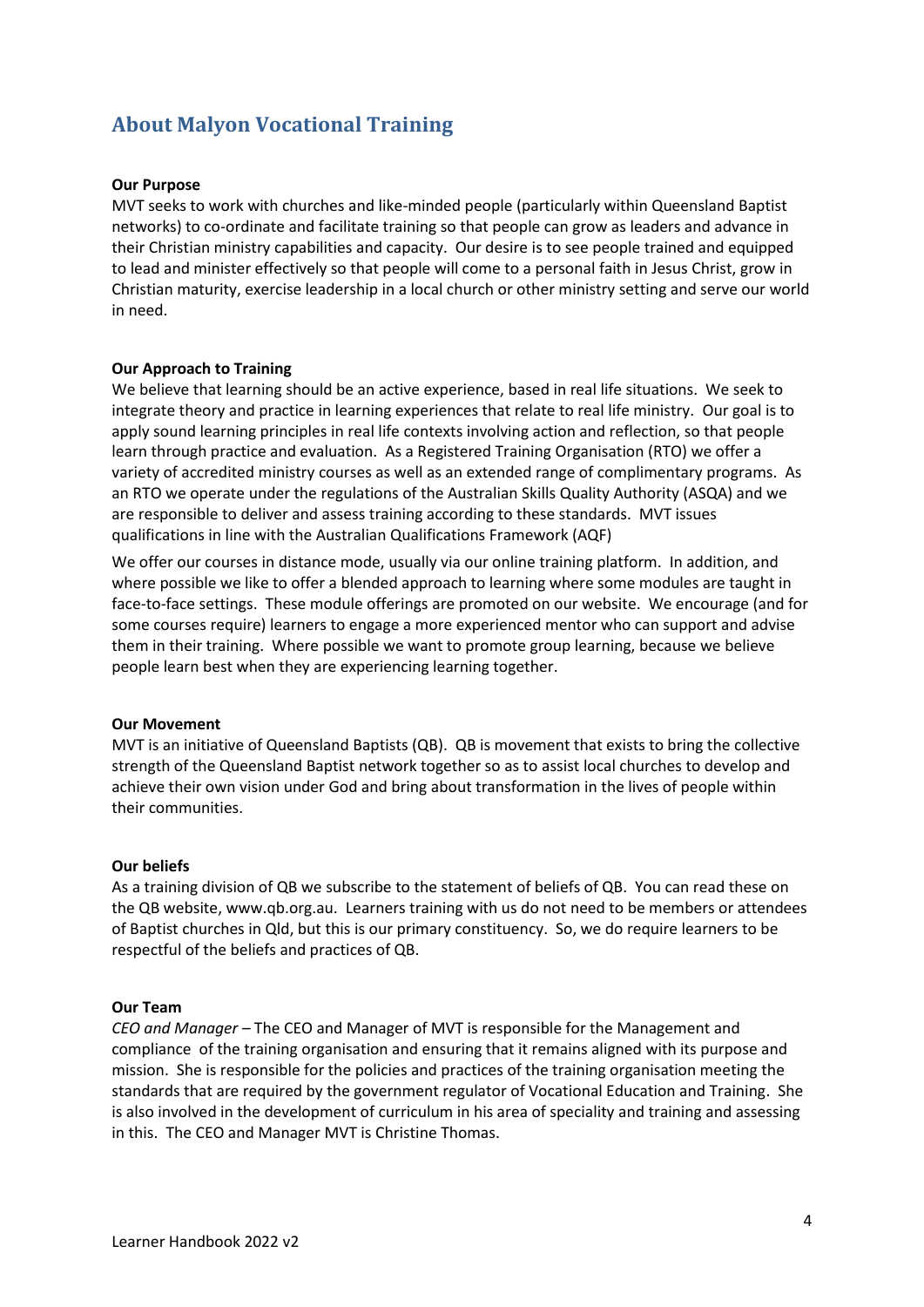*Course Co-ordinators –* Course Co-ordinators are responsible for the shaping of the training programs that they oversee and ensuring that they comply with the required standards. They also oversee the trainers and assessors who train and assess in these courses. MVT's course coordinators are Christine Thomas and Andrew McCafferty (Ministry and Theology), Christine Thomas (Training and Assessment, Ministry and Theology), Greg Peckman (Ethnic Ministry Leaders) and Janelle Tidey (Chaplaincy and Pastoral Care).

*Student Support Officer –* The Student Support Officer assists in the assessment of new students to ascertain who may require additional support or referral to external support in order to engage successfully in training. She also has a particular focus on supporting students in our Ethnic cohort for whom English is not their first language. The Student Support Officer at MVT is Ruth Peckman.

*Trainers and Assessors* – Trainers and Assessors are responsible for the delivery and assessment of modules and units offered by MVT. Some trainers and assessors are staff members (all of the people listed above) and others are contracted in for particular areas of training.

*Administrators –* The administrators at MVT are responsible for enrolment of learners, learner records, course records and finances. The administrators at MVT are Paula Tobin and Sharon Naomi.

#### <span id="page-4-0"></span>**Who to Contact**

General Inquiries – [mvt@malyon.edu.au](mailto:mvt@malyon.edu.au) General Information – [www.m](http://www./)alyonvet.edu.au

#### <span id="page-4-1"></span>**Office Hours**

Our office hours are 9.00am – 4.00pm Monday to Thursday and 9.00 – 12.00pm Friday. We have a shared reception with Malyon Theological College. You can contact us on 07 3354 5656 or mvt@malyon.edu.au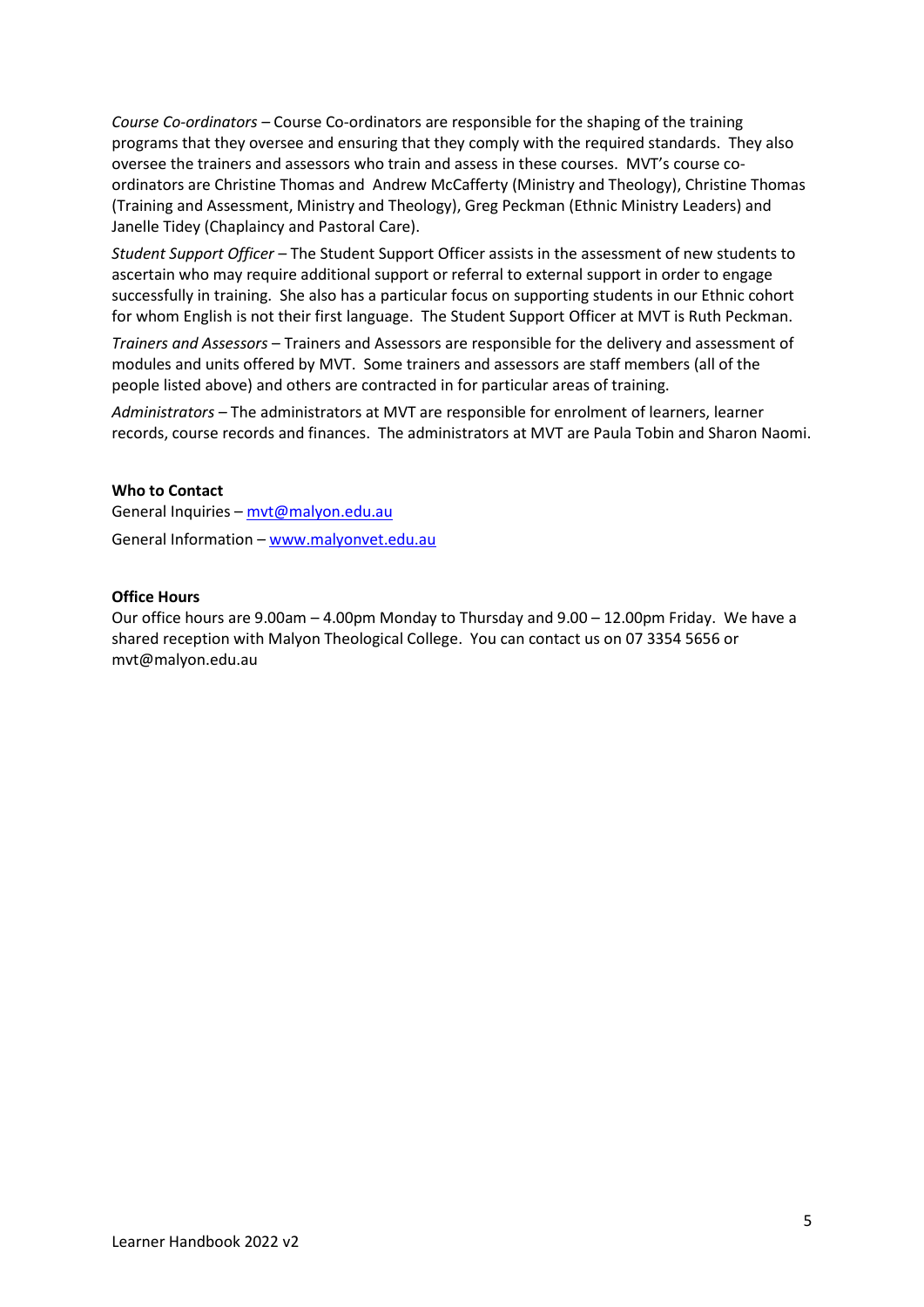# <span id="page-5-1"></span><span id="page-5-0"></span>**Certificate III in Christian Ministry and Theology 10741NAT**

The Cert III program is delivered in distance mode. It is designed for those seeking to grow and develop in their understanding of Scripture and practical ministry applications. It is ideally suited for Senior School students and people who may not have done any tertiary study, or who are not looking for a "heavier" program. It is a self-paced program and people can commence at any time. However, if the Cert III is studied as part of Year 11 and 12 schooling, study dates align with Queensland state school terms. The Cert III is a comfortable entry point for busy people who are looking to carve out some intentional time for their personal spiritual development. Recognition of prior learning is available in part or full and assessed on prior training and experience. People are welcome to enrol in individual modules without completing the full qualification if there are specific areas of interest to them.

#### **Course Detail**

Duration of Course: The full qualification will nominally take 490 structured/supervised study plus additional unsupervised hours (approximately 800) to complete (depending on electives chosen). Of these hours, 420 hours are in core units of the study, with the remainder being in elective units .

Entry Requirements: There are no entry requirements for this qualification. Learners will need a satisfactory grasp of English skills (reading and writing), which will be assessed at the time of applying for enrolment.

Core Skills Acquired: The subjects engaged in will equip people to:

- Identify how the Bible, Christian life and practice are understood today
- Identify theological information within themes and issues
- Relate this theological information to a Christian way of life
- Communicate theology in everyday language.
- •

Modules, Course Fees and Start Dates: There are no specified start dates for this course, unless the learner is a Senior school student, in which case Queensland school term dates apply. As it is a distance program, learners can commence on confirmation of their enrolment when provided with access to our online learning platform.

Course Cost: \$2240 (minimum depending on electives chosen) Tuition Fees + resources (texts and source material) for each unit.

| Module of study                          | <b>Hours</b> | <b>Tuition fee</b> |
|------------------------------------------|--------------|--------------------|
|                                          |              |                    |
| <b>Communication &amp; Admin</b>         | 70           | \$320              |
| <b>God's Big Picture</b>                 | 70           | \$320              |
| <b>Personal Discipleship</b>             | 70           | \$320              |
| Jesus – the man, the mission, the King   | 70           | \$320              |
| Disciple making & personal<br>evangelism | 70           | \$320              |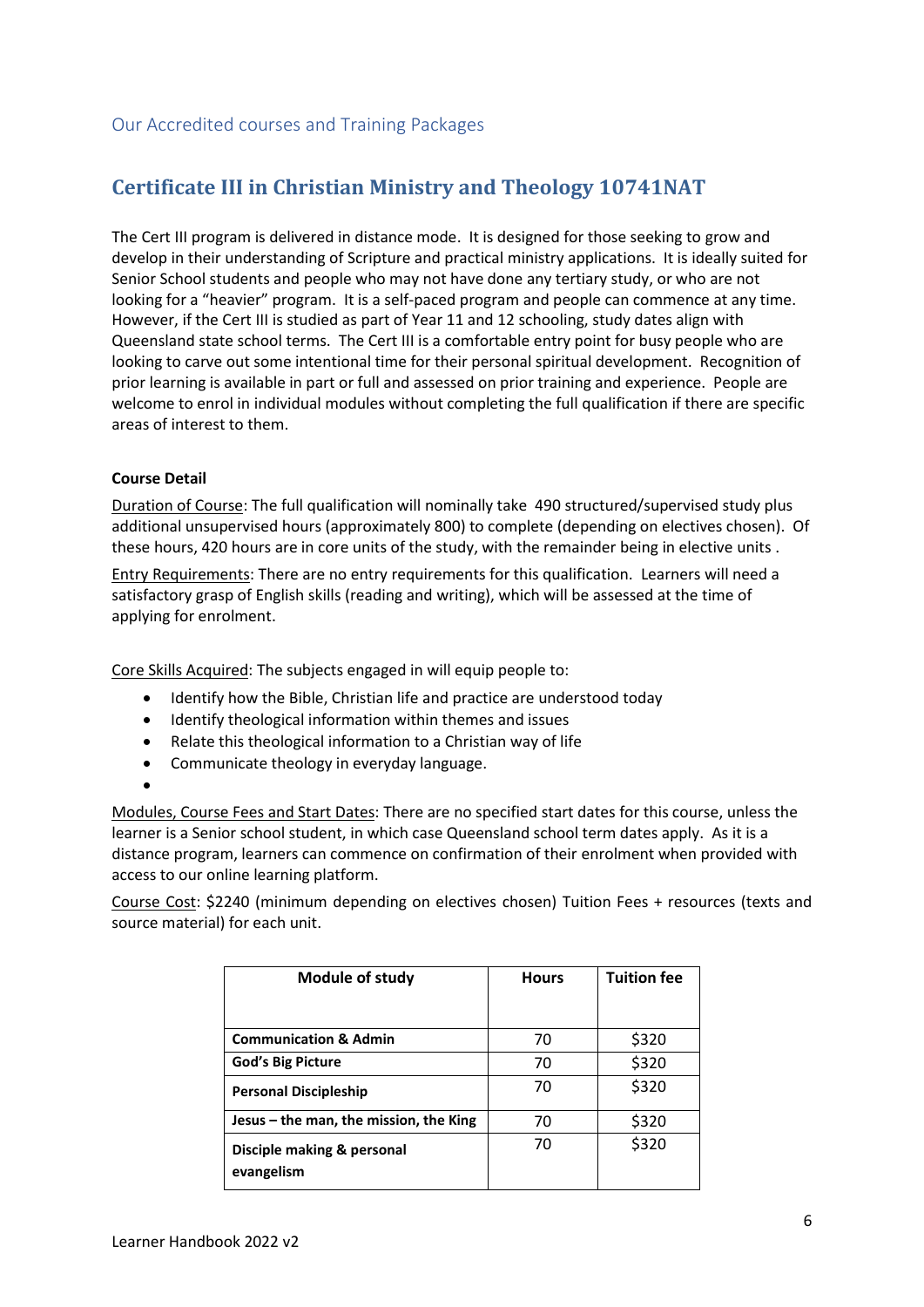| <b>Developing Christian Community</b> | 70 | \$320 |
|---------------------------------------|----|-------|
| Making sense of the world             |    | \$320 |

Fees for RPL commence at 50% of tuition fee but may be charged at a higher rate for more involved assessment up to, but not more than the course tuition fees.

# <span id="page-6-0"></span>**Certificate IV in Christian Ministry and Theology 10742NAT**

The Cert IV course is the entry level program for people looking to exercise leadership in Christian ministry in either a voluntary or paid capacity. It is an ideal program for anyone who is looking to ground themselves in a solid understanding of Scripture and grow and develop in the ministry stream in which they are gifted. The Cert IV program has been designed so that it can sit within a church internship program. Recognition of prior learning is also available in part or full and will be assessed on prior training and experience. People are welcome to enrol in individual modules without completing the full qualification if there are specific areas of interest to them.

#### **Course Detail**

Duration of Course: The full qualification will nominally take 530 hours of structured/supervised study plus additional unsupervised hours to complete (depending on the stream and electives chosen).

Entry Requirements: There are no entry requirements for this qualification. Learners will need a satisfactory grasp of English skills (reading, writing and speaking), which will be assessed at the time of applying for enrolment. Learners are also advised to have a mentor who can guide and support them in their study. This will usually be a ministry leader within the learner's local church.

Core Skills Acquired: The subjects engaged in will equip people to:

- Discuss the nature of the Bible and how Christian life and practice is understood today
- Interpret and investigate theological information within themes and issues
- Relate this theological information to a Christian way of life
- Gain new personal understandings about God and people
- Communicate theology in everyday language.

#### Modules, Course Fees and Start Dates:

This course will usually though not exclusively take place in a church internship context. So start dates will vary according to church programs and other factors. People undertaking this qualification outside of a church internship program can negotiate a start date with MVT

Cost: \$ 3020 (minimum depending on electives chosen) Tuition Fees + resources (texts and source material) for each unit.

| <b>Module</b>                    | <b>Hours</b> | <b>Tuition Fee</b> |
|----------------------------------|--------------|--------------------|
| Communication & Administration   | 55           | \$315              |
| <b>Field Training</b>            | 100          | \$565              |
| <b>Personal Spiritual Growth</b> | 55           | \$315              |
| <b>Biblical Foundations</b>      | 55           | \$315              |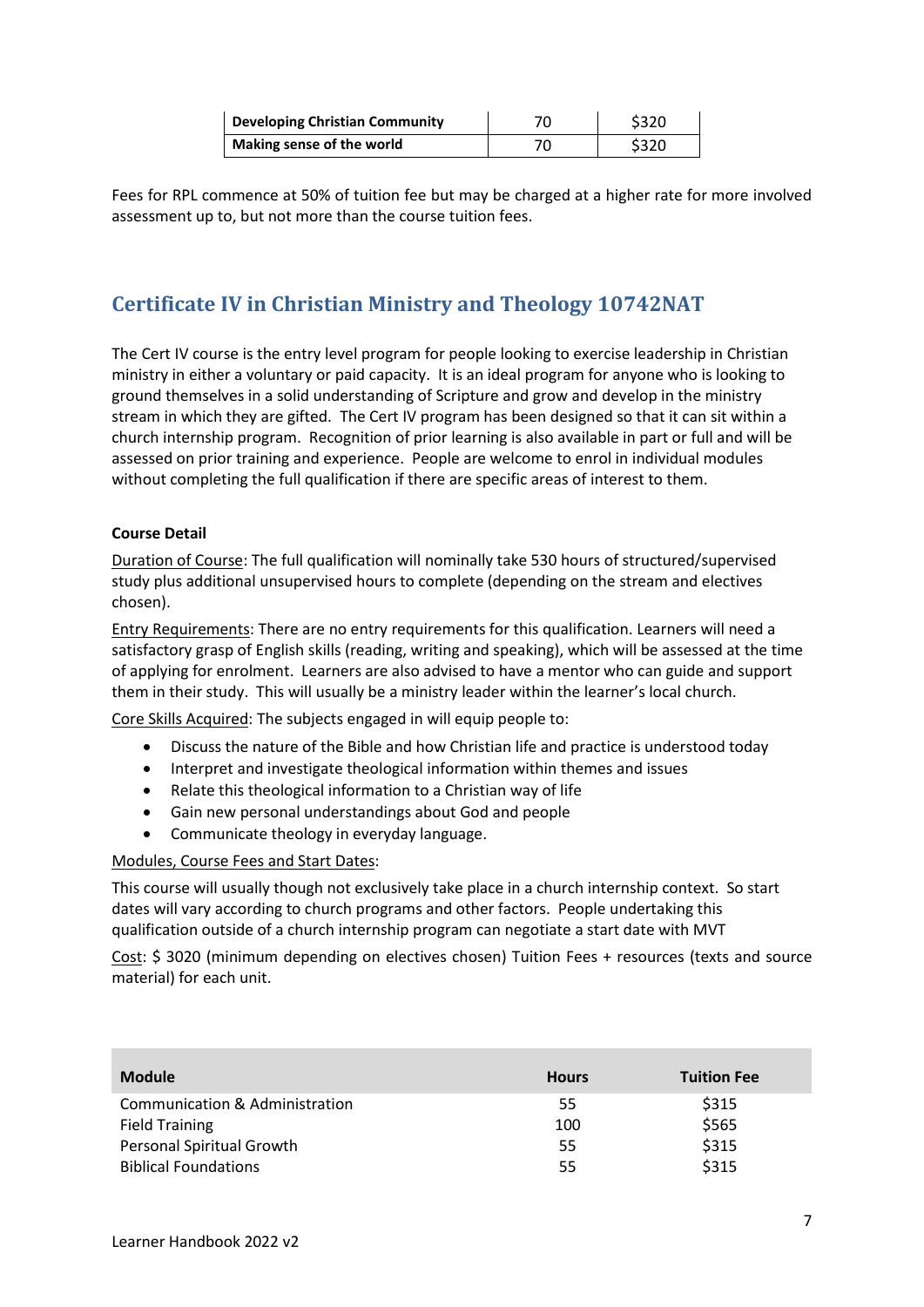| Disciplemaking & Personal Evangelism                 | 55  | \$315 |
|------------------------------------------------------|-----|-------|
| Leadership & Developing Vision                       | 55  | \$315 |
| Pastoral Care                                        | 55  | \$315 |
| Electives (only 1 required)                          |     |       |
| Ministry with Children (+ church safe practices)     | 100 | \$565 |
| Ministry with Youth (+ church safe practices)        | 100 | \$565 |
| Ministry with Small Groups (+ church safe practices) | 100 | \$565 |

# <span id="page-7-0"></span>**Diploma of Christian Ministry and Theology 10743NAT**

The Diploma program is the entry point for people who are committed to a training track that may lead to vocational ministry, or who are looking for a more in-depth engagement with Biblical and theological issues, and more advanced skills in ministry practice. Our program is designed with modules shaped by the ministry context addressed by each stream of training. These ministry contexts include:

- **Ethnic and multicultural church leadership**
- **Pastoral leadership**
- **Church planting and pioneering ministries**

Modules are offered in various modes – distance, project based and face to face. Recognition of prior learning is also available in part or full and is assessed on prior training and experience. Successful completion of this qualification satisfies the training requirements for people seeking registration as Queensland Baptist Pastors.

#### **Course Detail**

Duration of Course: The full qualification will take between nominally take between 750 and 925 hours of structured/supervised study plus additional unsupervised hours to complete (depending on the stream chosen). Of these hours, 510 hours are in core units of the study, with the remainder being in other nominated units.

Training Tracks: As this qualification is our launch pad for people either exploring or already involved in vocational ministry, we are developing a range of streams within this qualification to address different needs and contexts (with the QB environment in mind). These streams will involve a combination of face to face teaching in regular sessions or intensives, online modules and projects. As mentioned above these streams will include training for:

- Ethnic church leaders
- Pastoral leadership

Entry Requirements: There are no entry requirements for this qualification. Learners however will need a competent grasp of English skills (reading, writing and speaking) which will be assessed at the time of applying for enrolment. Learners will also be required to have a mentor who can guide and support them in their study. This will usually be a ministry leader within the learner's local church.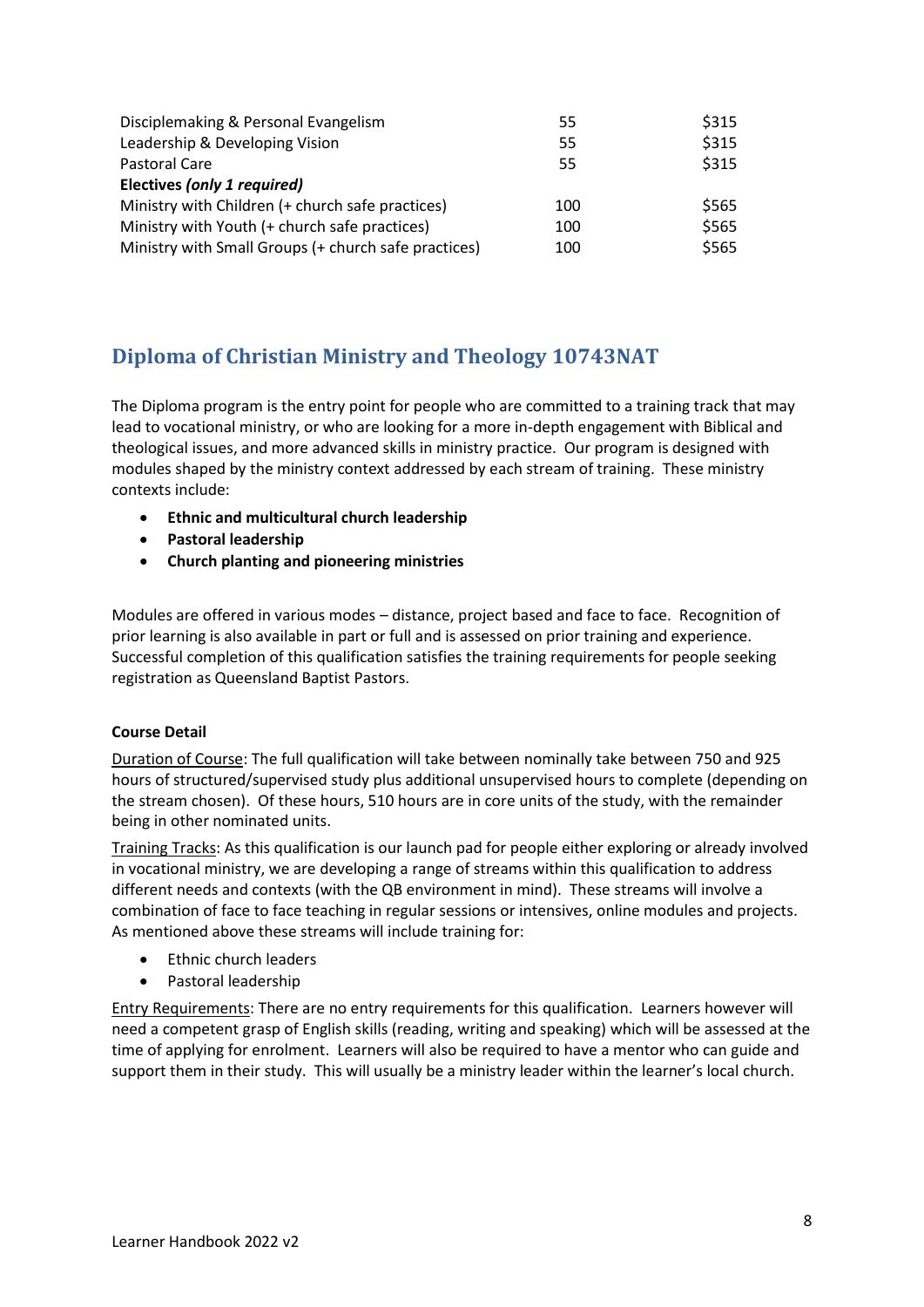Core Skills Acquired: The subjects are designed to equip people to:

- Analyse and interpret theological beliefs and information
- Research and investigate theological information within themes and issues
- Identify new theological information and relate this to a Christian way of life
- Gain new personal understandings about God and people
- Communicate theology in an effective way.

Modules, Course Fees and Start Dates: There are two formal intakes a year for our Diploma courses (February and July).

#### **Stream A: General Pastoral and Church Planting**

Course Cost: \$6210 Tuition Fees + resources (texts and source material) for each unit

| <b>Module of study</b>      | <b>Hours</b> | <b>Tuition fee</b> |
|-----------------------------|--------------|--------------------|
| God's Story                 | 100          | \$650              |
| My Story                    | 75           | \$490              |
| Engaging with the Bible     | 75           | \$490              |
| <b>Leading People</b>       | 75           | \$490              |
| Communication               | 100          | \$650              |
| <b>Growing Disciples</b>    | 75           | \$490              |
| Caring for People           | 75           | \$490              |
| Leading Change              | 75           | \$490              |
| Managing a Ministry         | 75           | \$490              |
| Soul Care                   | 50           | \$330              |
| Services and Ceremonies*    | 25           | \$170              |
| Engaging with the World     | 75           | \$490              |
| Engaging through the Church | 75           | \$490              |

\*This module is for people who are seeking to be registered as QB Pastors

#### **Stream B: Ethnic Ministries**

Course Cost: \$3720 Tuition Fees + resources (texts and source material) for each unit.

NB: Entry into this stream is for people who are either refugees or ministering in a QB Ethnic church, or other like Ethnic church from another movement or denomination.

| Unit of study                    | <b>Hours</b> | <b>Tuition fee</b> |
|----------------------------------|--------------|--------------------|
| Bible Overview 1 OT              | 70           | \$310              |
| <b>Bible Overview 2 NT</b>       | 70           | \$310              |
| Theology 1                       | 70           | \$310              |
| Theology 2                       | 70           | \$310              |
| Personal Spiritual formation     | 70           | \$310              |
| Cross cultural church leadership | 70           | \$310              |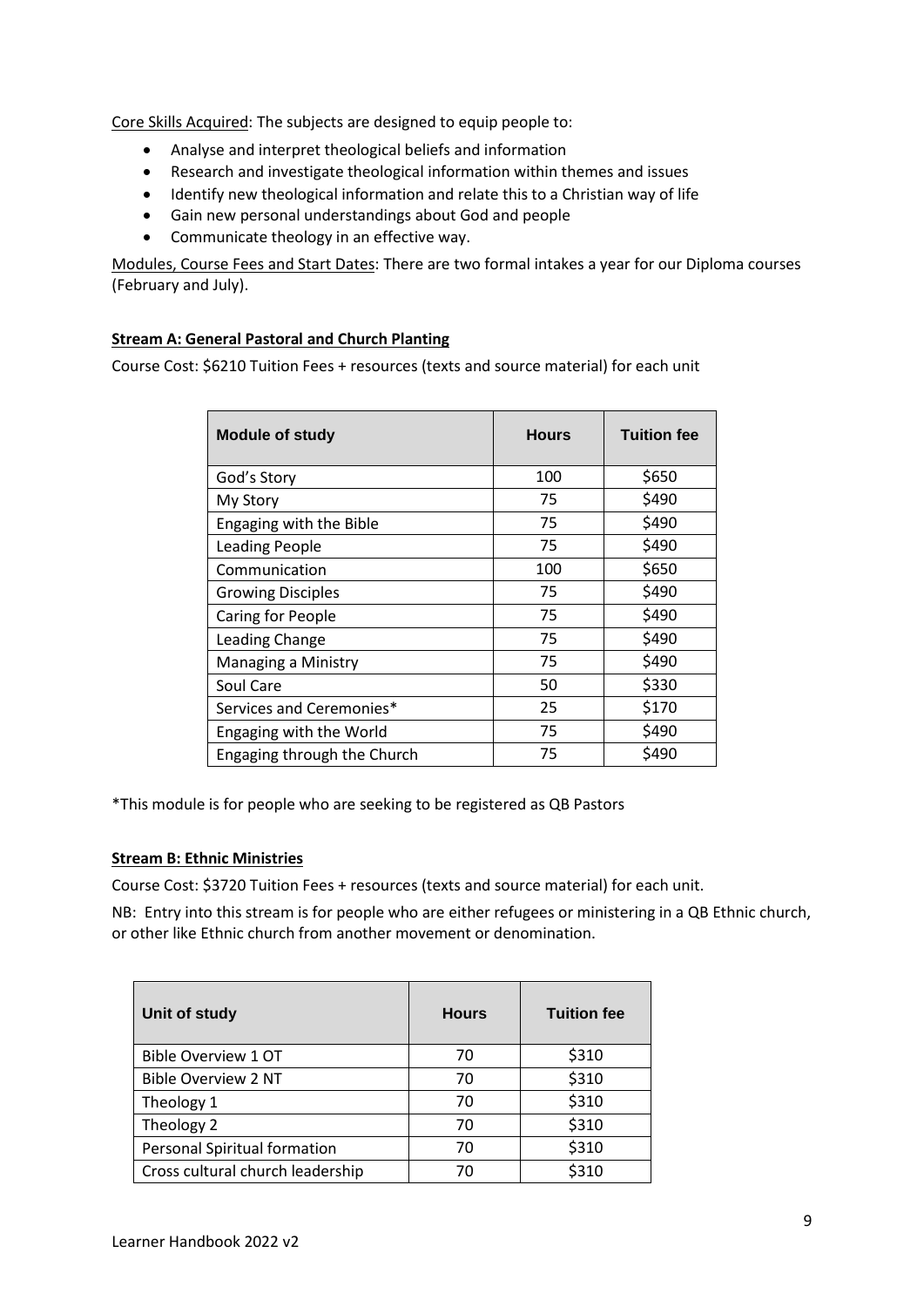| Cross-cultural competency and      | 70 | \$310 |
|------------------------------------|----|-------|
| communication                      |    |       |
| Cross-cultural caring              | 70 | \$310 |
| Project A Leadership in the Church | 70 | \$310 |
| Project B Bible and Theology       | 70 | \$310 |
| Project C Evangelism               | 70 | \$310 |
| Project D Discipleship             | 70 | \$310 |

Fees for RPL commence at 50% of tuition fee but may be charged at a higher rate for more involved assessment up to, but not more than the course tuition fees.

# <span id="page-9-0"></span>**Certificate IV in Chaplaincy and Pastoral Care CHC42315**

The Cert IV in Chaplaincy and Pastoral Care is a course designed for those looking to develop their understanding and skills in people-helping. This is an entry level qualification for people involved in an intentional way in chaplaincy and pastoral care. There are 2 streams of training in this qualification. First is for those engaged through Carinity (QB's Care Arm) who are involved in chaplaincy or training for chaplaincy with Carinity. The second is for those who are doing chaplaincy work in areas such as their local church or a community setting.

This qualification prepares chaplaincy and pastoral care workers to:

- Provide pastoral care, advice and support
- Identify and assess client well-being and needs
- Provide basic direction and pastoral counselling with referral to appropriate professionals
- Provide pastoral care information.

This qualification aims to develop foundational skills that can underpin growth and development as a chaplain or pastoral care worker. Note that this is a not a counselling qualification and will not be sufficient for those seeking to go into professional practice. It is, however, an excellent entry point for those looking to develop the basic foundational people-helping skills and gaining an understanding of contemporary social issues.

#### **Course Requirements**

Learners undertaking this qualification will be required to have a mentor who is more experienced and preferably qualified in the area of chaplaincy or pastoral care, as well as meet the practical hours element of this qualification, which involves 100 hours of supervised practice of skills relevant to the training.

This qualification is offered via distance mode. Some units may be offered as an option in face to face mode from time to time if there are sufficient learner numbers to facilitate this. Recognition of prior learning is also available in part or full depending on prior training and experience.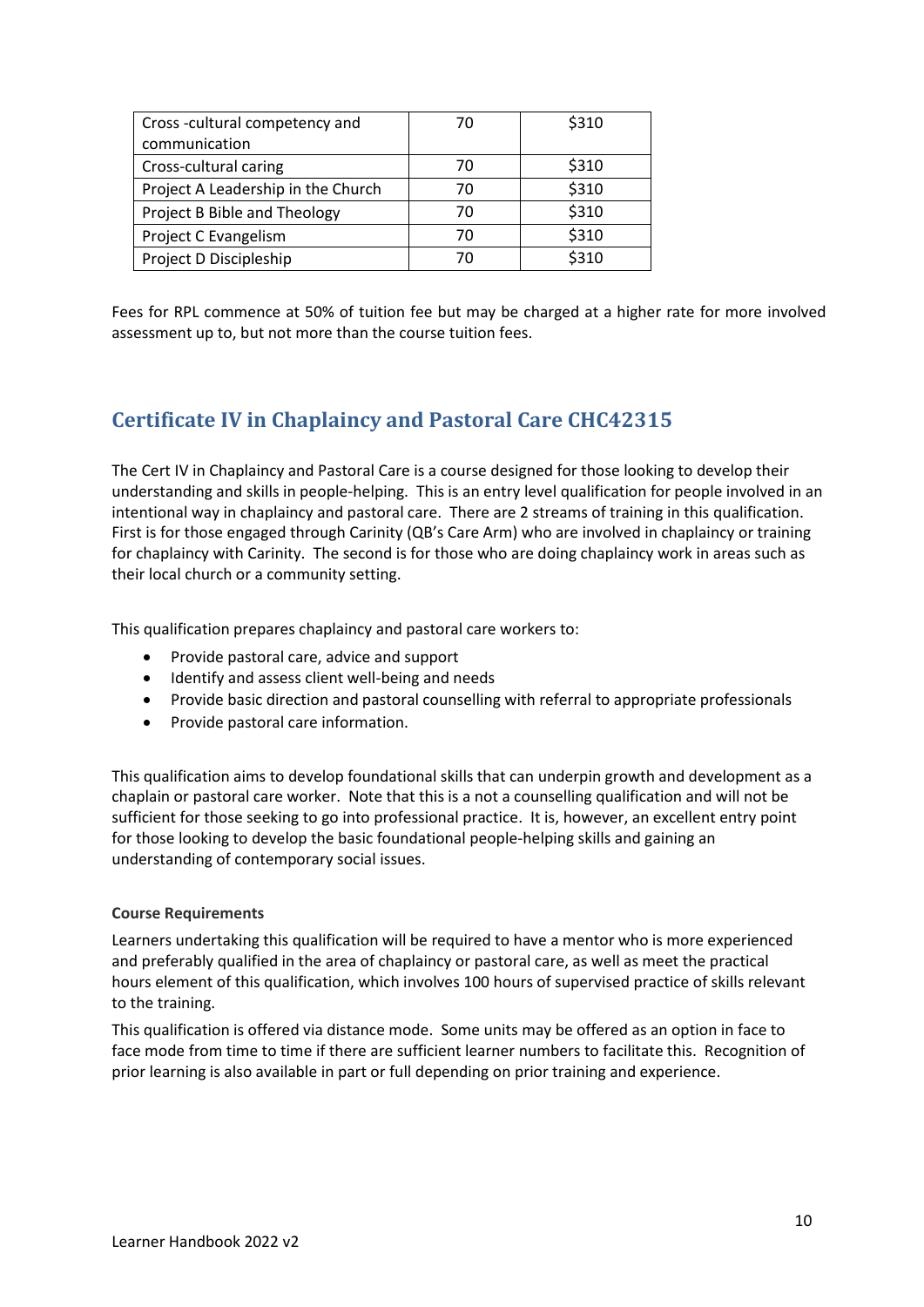#### **The Practical Element**

To attain this qualification the learner is required to complete a *minimum* 100 hours of work (either paid or volunteer) in the area of study, as well as engage in the further practical work as is required within the units and modules. It is **highly** recommended that the learner arranges a practical placement prior to commencing the course and receive written consent from the workplace. The 200-hour practical requirement can be done in one workplace or in many workplaces.

Learners are required to have an experienced practitioner as a mentor/supervisor who is willing to observe and sign off on demonstrated skills. It is essential that the learner understands that, before they can be deemed competent in any unit, s/he must have demonstrated the appropriate skills to a satisfactory standard and by signed off by a supervisor. Learners are to keep this in mind, especially when choosing electives.

#### **The Course Structure**

This qualification consists of nine (9) core units and four (4) elective units. The core units are delivered in a clustered module format for those studying the course with no RPL. These can be done in two different ways – Module learning OR Individual Units:

#### Modules:

There are five modules in this form of delivery:

| Communication and Self Care   | Working with Others     | <b>Pastoral Care</b> |
|-------------------------------|-------------------------|----------------------|
| Working Legally and Ethically | Loss, Grief, Trauma and |                      |
| and with Diversity            | <b>Bereavement</b>      |                      |

These modules cover all nine (9) of the core units and two electives. A further two electives are to be chosen from a wider list of offerings.

#### Individual Units:

This is where the learner studies the required units (14) as individual units. Those doing any part of their qualification through RPL will study areas not covered in RPL through this format. These units are delivered online through a written and interactive format. Areas that are covered in this form of study are the core units and electives.

We also offer the two compulsory School Chaplaincy Units, CHCCCS016 Respond to client needs and CHCMHS001 Work with people with mental health issues, as separate study. Please state these units upon your enrolment.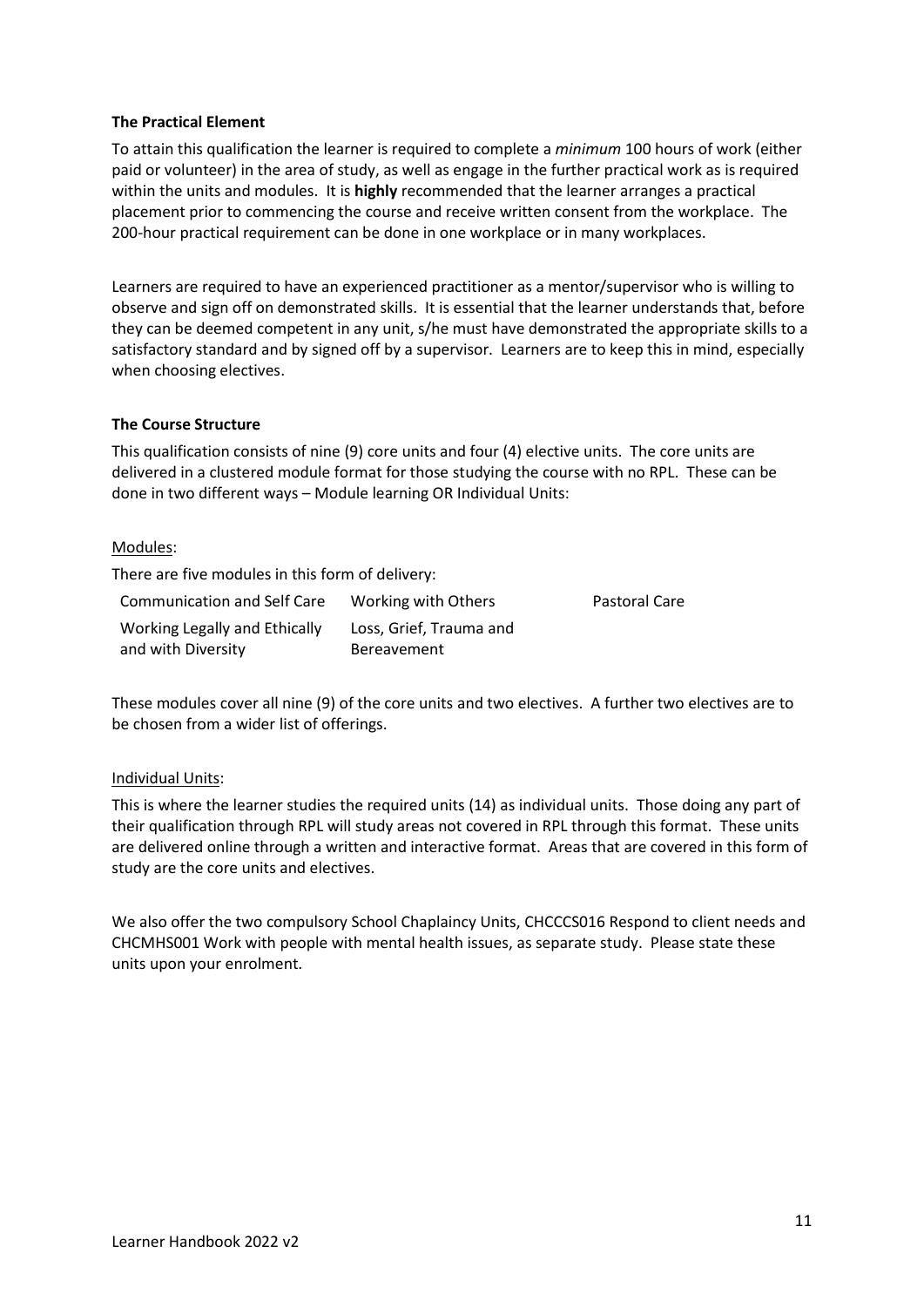#### **Course Details**

Duration of the course: 760 - 980 hours depending on electives chosen.

Entry Requirements: There are no entry requirements for this qualification. Learners will need a satisfactory grasp of English skills (reading, writing and speaking) which will be assessed on application. Learners are also advised to have a mentor who can guide and support them in their study.

Course Cost: \$3500 Tuition Fees + resources (texts and source material) for each unit.

Elective and Individual Unit Cost: \$270.

RPL Cost: as per the unit costs (there is no reduction in fees for RPL for the Cert IV C&P units).

| <b>Module</b> | <b>Title</b>                                                   | Core/Elective | Cost   |
|---------------|----------------------------------------------------------------|---------------|--------|
|               | <b>Communication and Self Care</b>                             | C             | \$540  |
|               | <b>Pastoral Care</b>                                           | $\mathsf{C}$  | \$540  |
|               | Working with Others                                            | C             | \$540  |
|               | Working Legally and Ethnically and with Diversity              | C             | \$540  |
|               | Loss, Grief, Trauma and Bereavement                            | C             | \$800  |
|               | <b>TOTAL CORES:</b>                                            |               | \$2960 |
| <b>Units</b>  | NB: Learners are to select 2 electives from<br>below           |               |        |
| CHCAGE001     | Facilitate the empowerment of older people                     | E             | \$270  |
| CHCAOD001     | Work in an alcohol and/or other drugs context                  | E             | \$760  |
| CHCCCS001     | Address the needs of people with chronic<br>disease            | E             | \$270  |
| CHCCCS003     | Increase safety of individuals at risk of suicide              | F             | \$270  |
| CHCCSL007     | Support counselling clients in decision-making<br>processes    | E             | \$270  |
| CHCDIS007     | Facilitate the empowerment of people with<br>disability        | E             | \$270  |
| CHCGRP002     | Plan and conduct group activities                              | E             | \$270  |
| CHCPRT001     | Identify and respond to children and young<br>people at risk   | E             | \$270  |
| CHCYTH003     | Support young people to create opportunities in<br>their lives | E             | \$270  |
|               | <b>TOTAL ELECTIVES (2)</b>                                     |               | \$540  |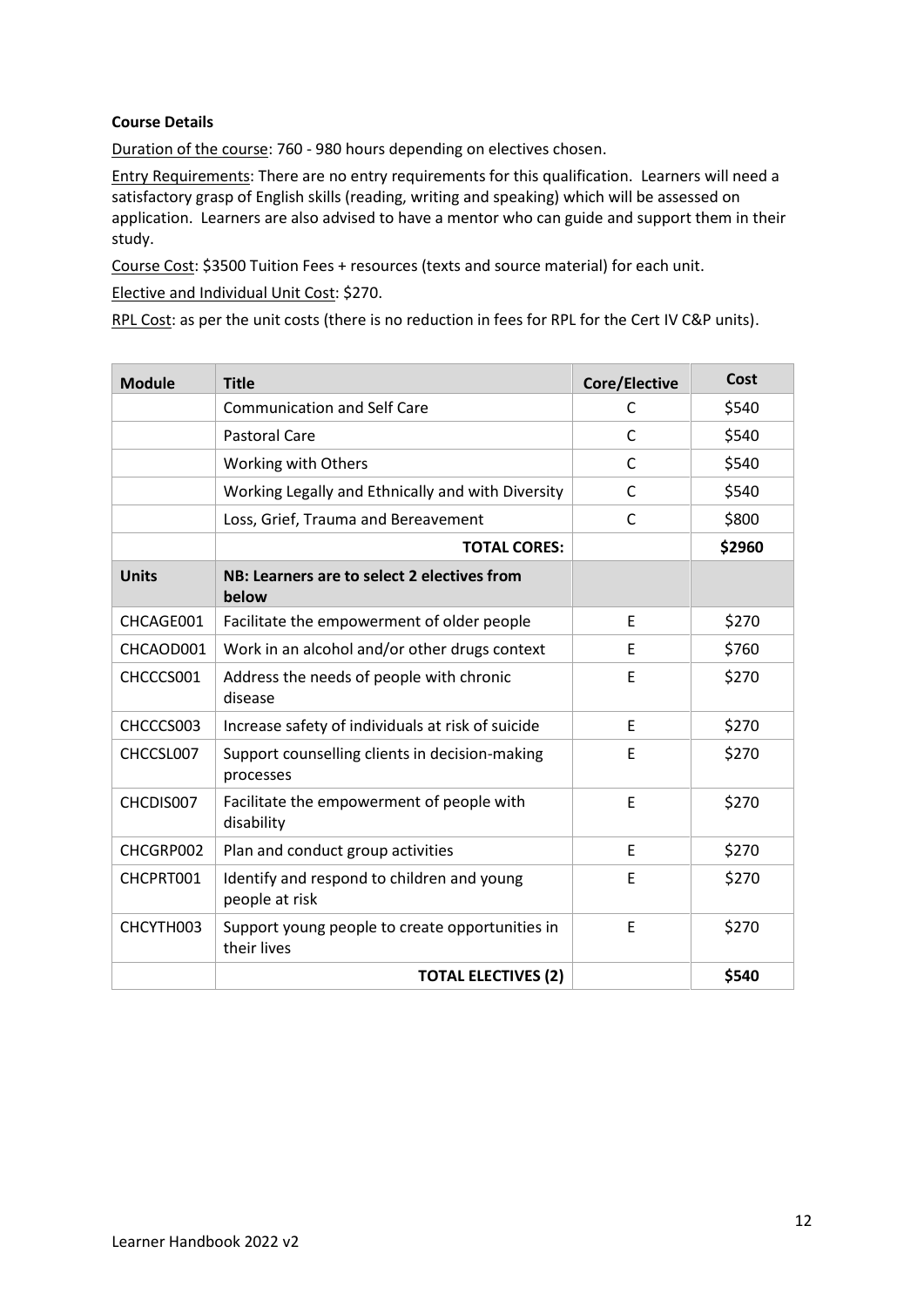# <span id="page-12-0"></span>**Certificate IV in Training and Assessment TAE40116**

MVT also offers the Cert IV in Training and Assessment. This is the minimum qualification required for people who are involved in training and assessing through the VET sector.

#### **Course Details**

Brisbane Campus

Duration of the course: 335 hours

Entry Requirements: There are no entry requirements for this qualification. Learners will need a satisfactory grasp of English skills (reading, writing and speaking). However, those entering this program must be able to demonstrate vocational competency in their proposed teaching and assessing area.

Modules, Course Fees and Start Dates: There are no specified start dates for this course. As it is a distance program, learners can commence on confirmation of their enrolment.

There are 9 core units and 1 electives

Course Cost: \$2625

| <b>Unit Code</b> | <b>Unit Name</b>                                        | Core/           | <b>Hours</b> | <b>Tuition</b> |
|------------------|---------------------------------------------------------|-----------------|--------------|----------------|
|                  |                                                         | <b>Elective</b> |              | fee            |
| TAEDES401        | Design and develop learning programs                    |                 | 50           | \$380          |
| TAEDES402        | Use training packages and accredited courses to meet    | C               | 25           | \$195          |
|                  | client needs                                            |                 |              |                |
| TAEDEL301        | Provide work skill instruction (elective)               | E               | 40           | \$310          |
| TAEDEL401        | Plan, organise and deliver group-based learning         | C               | 30           | \$230          |
| TAEDEL402        | Plan, organise and facilitate learning in the workplace | C               | 25           | \$195          |
| TAEASS401        | Plan assessment activities and processes                | C               | 40           | \$310          |
| TAEASS402        | <b>Assess Competence</b>                                | C               | 25           | \$195          |
| TAEASS403        | Participate in assessment validation                    | C               | 35           | \$270          |
| TAEASS502        | Design and develop assessment tools                     | C               | 40           | \$310          |
| TAELLN411        | Address adult language literacy and numeracy skills     | C               | 30           | \$230          |
| <b>TOTAL</b>     |                                                         |                 | 335          | \$2625         |

Fees for RPL commence at 50% of tuition fee but may be charged at a higher rate for more involved assessment up to, but not more than the course tuition fees.

#### **Adelaide Campus**

Duration of the course: 330 hours

Entry Requirements: There are no entry requirements for this qualification. Learners will need a satisfactory grasp of English skills (reading, writing and speaking). However, those entering this program must be able to demonstrate vocational competency in their proposed teaching and assessing area.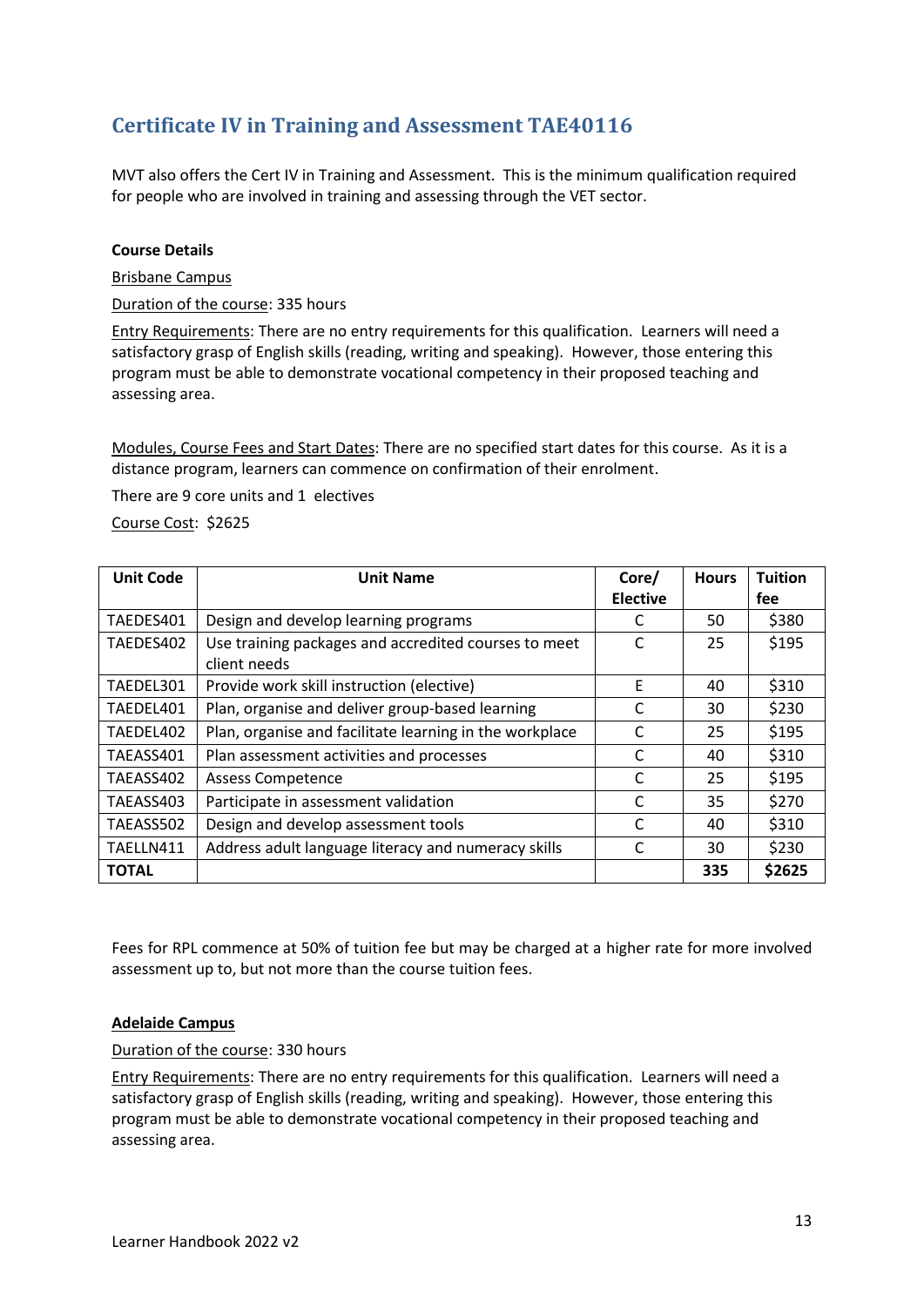Modules, Course Fees and Start Dates:

This course is taught in a face to face mode at our Adelaide Campus. There are scheduled dates of delivery and these can be obtained by contacting our office.

There are 9 core units and 1 electives

Course Fees: \$2495

| <b>Unit Code</b> | <b>Unit Name</b>                                                     | Core/           | <b>Hours</b> |
|------------------|----------------------------------------------------------------------|-----------------|--------------|
|                  |                                                                      | <b>Elective</b> |              |
| TAEDES401        | Design and develop learning programs                                 | C               | 50           |
| TAEDES402        | Use training packages and accredited courses to<br>meet client needs | C               | 25           |
| BSBCMM411        | Make a Presentation                                                  | F               | 30           |
| TAEDEL401        | Plan, organise and deliver group-based learning                      | C               | 30           |
| TAEDEL402        | Plan, organise and facilitate learning in the                        | C               | 25           |
|                  | workplace                                                            |                 |              |
| TAEASS401        | Plan assessment activities and processes                             | C               | 40           |
| TAEASS402        | <b>Assess Competence</b>                                             | C               | 25           |
| TAEASS403        | Participate in assessment validation                                 | C               | 35           |
| TAEASS502        | Design and develop assessment tools                                  | C               | 40           |
| TAELLN411        | Address adult language literacy and numeracy                         | C               | 30           |
|                  | skills                                                               |                 |              |
| TOTAL            |                                                                      |                 | 330          |

#### Other Fees for Adelaide Campus learners

Fees for RPL commence at 50% of tuition fee but may be charged at a higher rate for more involved assessment up to, but not more than the course tuition fees.

Credit Transfer - \$150 per unit

Upgrade from TAE40110 to TAE40116 starts at \$695 for applicants who already hold TAELLN411 and TAEASS502

3 month Extension Fee or Workshop II Extensions Fee - \$350 (once Off)

Resubmission Fee - minimum \$150 per submission

Change of Program Fee - \$350

<span id="page-13-0"></span>USI Administration Fee – to access and print \$15

## **Other accredited courses and training packages offered through Malyon Vocational Training.**

We deliver the SIS30619 Certificate III in Outdoor Leadership at our Mapleton Campus located on the Queensland Camping and Conference Centres site. You can read more about this course at [www.qccc.com.au](http://www.qccc.com.au/)

NB: These courses are not for open enrolment; they are in-house qualifications for Queensland Baptists' QCCC staff and personnel.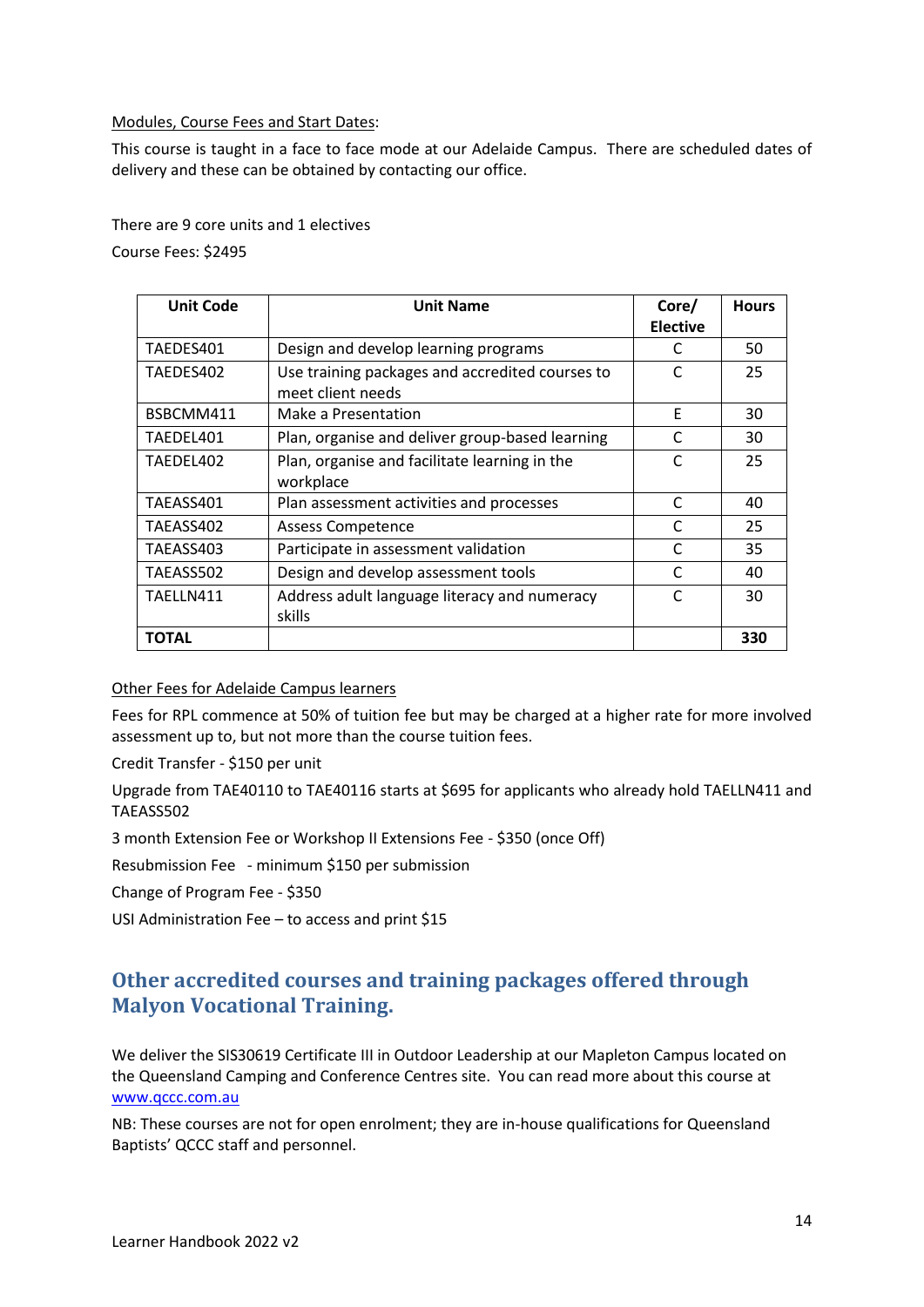# <span id="page-14-1"></span><span id="page-14-0"></span>**Fees, charges and resources**

#### **Course Fees**

Course fees include your access to our online learning system. **The fees do not include any printed textbooks, online textbooks or workbooks or other resources that may be required by you for individual modules. These will need to be purchased at your own cost and vary from module to module. You will also need a reliable computer and access to the internet with a connection that is able to download/stream audio and video. A recent version of Microsoft Word or compatible program is also required to interact with material and for submission of some assessment**

The cost of modules or units is detailed in the fee schedules which are contained in this handbook in the section on accredited courses and training packages. Please check the website, [www.malyonvet.edu.au](http://www.malyonvet.edu.au/) for the most up to date module fees and any other fees charged as these may change through the year. Please note that fees are reviewed on an annual basis and there will normally be an increase of at least the rise in the CPI.

Learners are required to pay for each module or unit up front at the time of enrolling in the module or unit. Not more than \$1500 will be charged for fees prior to the commencement of the qualification. A qualification commences at either a published date, or at the time a cohort of learners is informed of a commencement date. Learners will not be issued with their qualification until all fees have been paid in full.

There are some additional fees for administrative services including:

• Provision of replacement Statements of Attainment Statements of Completion

Details about MVT's refund policy can be found in the policy section of this handbook.

#### Recognition of Prior Learning (RPL) Fees

The fees for RPL for a unit/module commence at 50% of the tuition fee for the module where applicable. More complex RPLs could cost up to but not more than the published course fees. RPL for the Certificate IV in Chaplaincy and Pastoral Care are the same as the published tuition fees. Learners need to apply for RPL as outlined in the RPL policy in the policy section of this handbook.

## <span id="page-14-2"></span>**Enrolment Procedure**

Following are the steps involved in enrolling in training with MVT:

- 1. Contact myt@malyon.edu.au and request an enrolment form for the qualification you are seeking to enrol in. Complete the details and check and sign as indicated. If enrolling at the Adelaide campus additional information may be requested
- 2. If you do not already have a USI, obtain this as per instructions given to you by MVT.
- 3. Return all the forms with attachments as required to the address at the top of the application form. Please also include your USI.
- 4. Staff from MVT will contact your referees and be in contact with you to discuss any matters arising through your enrolment application that may impact on your study.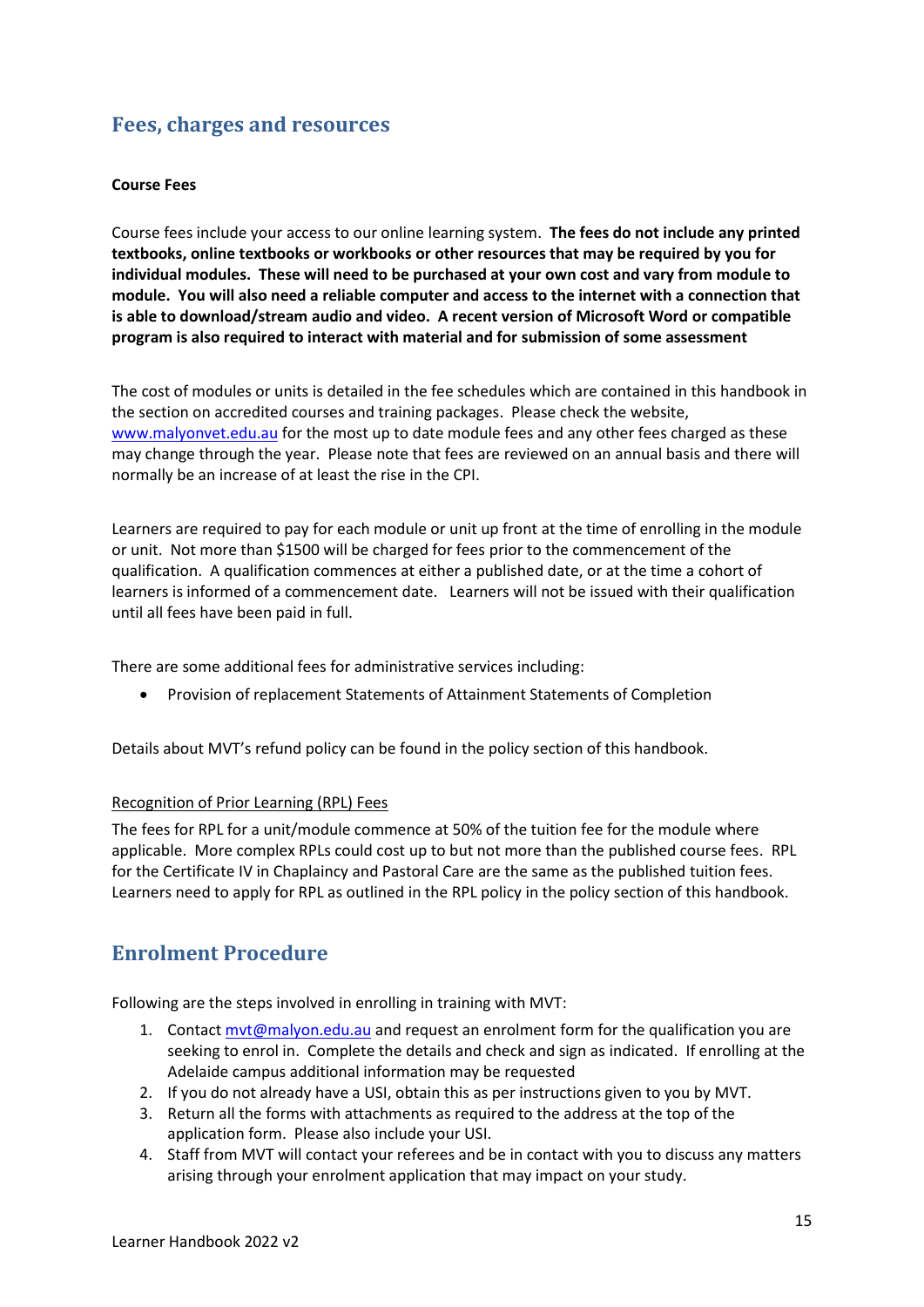- 5. Staff will contact you to discuss your enrolment and any particular learning support you may require (ascertained through interview and for some a diagnostic test).
- 6. Your suitability will be determined and if your application is accepted your enrolment will be confirmed and you will be contacted by a trainer from MVT to determine your training plan and an administrative staff member to arrange payment.
- 7. Upon receiving payment learners will be issued with ID information and a log on for the online platform, Moodle (where the course is delivered on Moodle).

NB: Learners wishing to withdraw from a module may do so and need to be aware of the policy in relation to refunds which is outlined in the policy section of this handbook.

## <span id="page-15-1"></span><span id="page-15-0"></span>**Financial Assistance**

#### **VET Student Loans**

MVT is not an approved provider for VET student loans. There are no government loans available to assist learners with their tuition fees through MVT.

#### <span id="page-15-2"></span>**Centrelink**

As we are not a VET Student Loan provider our Diploma students are not eligible for study assistance through Centrelink. However, if you study a Certificate III or IV course full-time you may be eligible. Please check with Centrelink.

# <span id="page-15-3"></span>**Policies and Practices relevant to learners at Malyon Vocational Training**

## <span id="page-15-4"></span>**1. Access and Equity**

MVT will provide equitable access to its programs and services to ensure that they are fair and inclusive for all learners who support the beliefs and philosophy of MVT, as described in the Queensland Baptist Statement of Beliefs and Practices, so that none are disadvantaged. This is achieved through:

- Ensuring that prospective learners are well informed through pre-enrolment information of the options available to meet their individual training needs;
- Ensuring both men and women, people with disabilities, those from varying age groups, from culturally and linguistically diverse backgrounds including Aboriginal and Torres Strait Islander peoples and people with differing language and literacy skills are able to gain access to the training;
- Promoting our courses in such a way that is inclusive of the diversity within the Christian and wider community;
- Making reasonable adjustments to assessment practices and tools for particular learners to ensure that they are not disadvantaged based on any of the factors described in point two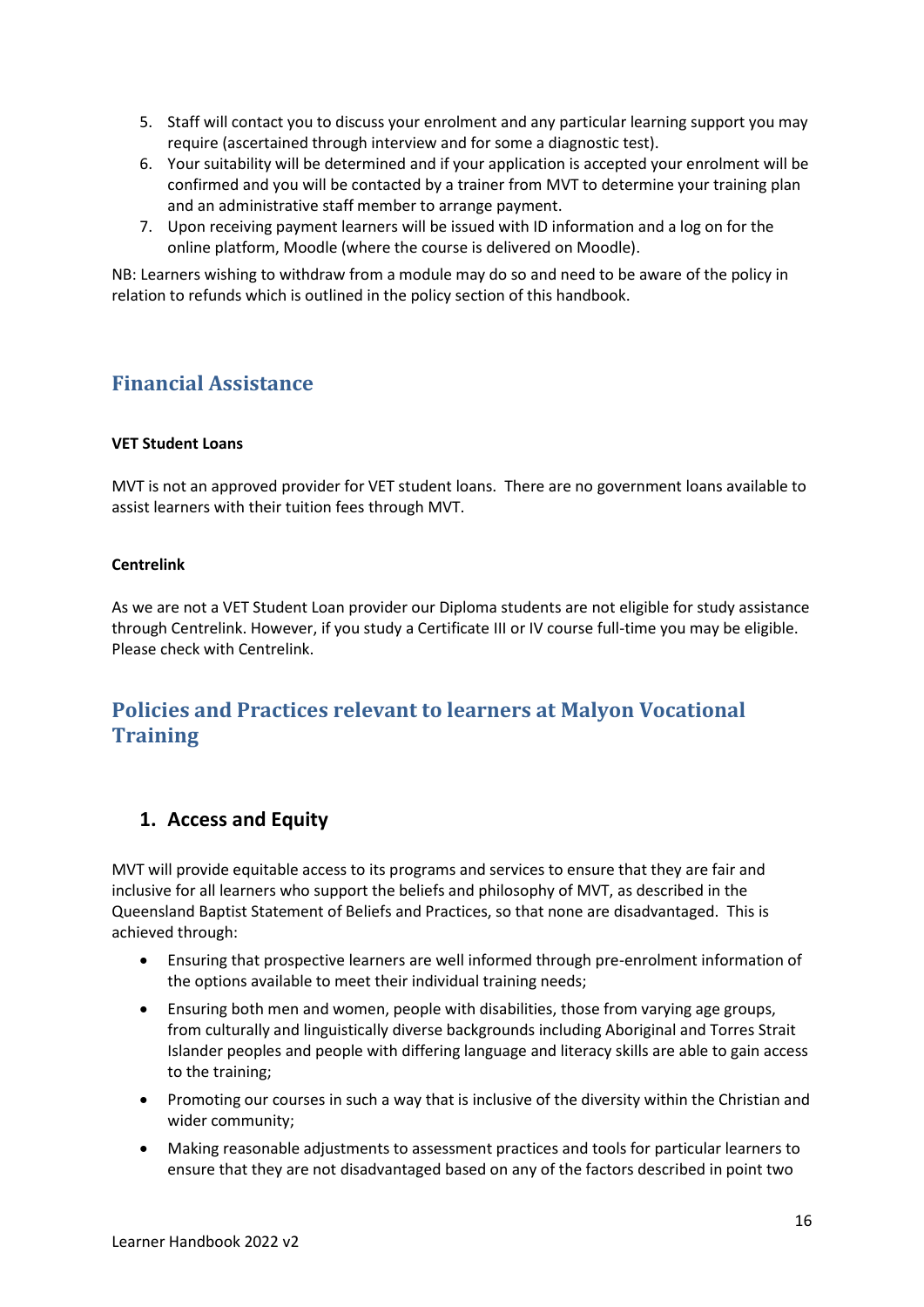above. Reasonable adjustment may include but not be limited to the use of adaptive technology, alternate methods of assessment such as oral instead of written assessment, referral to outside support agencies (at the learner's own expense), additional time to complete tasks and assessment.

• Additional support where extra expense is involved either for a human or material resource will not as a general rule be provided by MVT but will need to be at the learner's own expense. MVT will make the learner aware if it is providing any additional support or equipment; otherwise, the learner will bear this cost.

#### Procedures and Practices

- MVT's enrolment process will provide prospective learners with the opportunity to document any personal circumstances or situations that may potentially place them at a disadvantage in the normal practice of training and assessment.
- MVT and its Associates will through the enrolment process assess any prospective learners who present with issues related to access and equity and recommend any reasonable adjustments that will assist them in their training and assessment. Reasonable adjustments will need to be approved by either the Manager (or Director when the Manager is not available) or the Lead Trainer/Assessor of the Associate organisation.
- Resources for assessing cases concerning access and equity are available and MVT's Manager can assist in providing or directing to their location.

#### <span id="page-16-0"></span>**2. Assessment**

In the VET sector learners are assessed against stated elements, performance criteria, essential knowledge and skills that are outlined in the relevant training packages or accredited courses.

Assessment in a VET course is guided by four principles. These are that the assessment is:

- Valid Reliable
- Flexible Fair

Assessment tasks are set so that learners can apply their learning and demonstrate their knowledge and/or skills to a standard that is appropriate for the qualification level.

A range of assessment strategies are adopted so that learners are able to demonstrate that they acquired the appropriate knowledge and/or skill level. They include a range of strategies such as oral and written tasks, third party reports, presentations, practical demonstrations, projects and case studies.

Learners are provided with direction as to assessment tasks so that they clearly understand what is expected of them. They will be required to complete a cover sheet with all assessment tasks that will ask them to verify that it is the learner's own work.

Assessors will provide learners with feedback on each item of assessment and deem their efforts to be competent or not yet competent. If a piece of assessment is deemed not yet competent, then learners will have another opportunity to resubmit the assessment within an agreed timeframe to be re-assessed.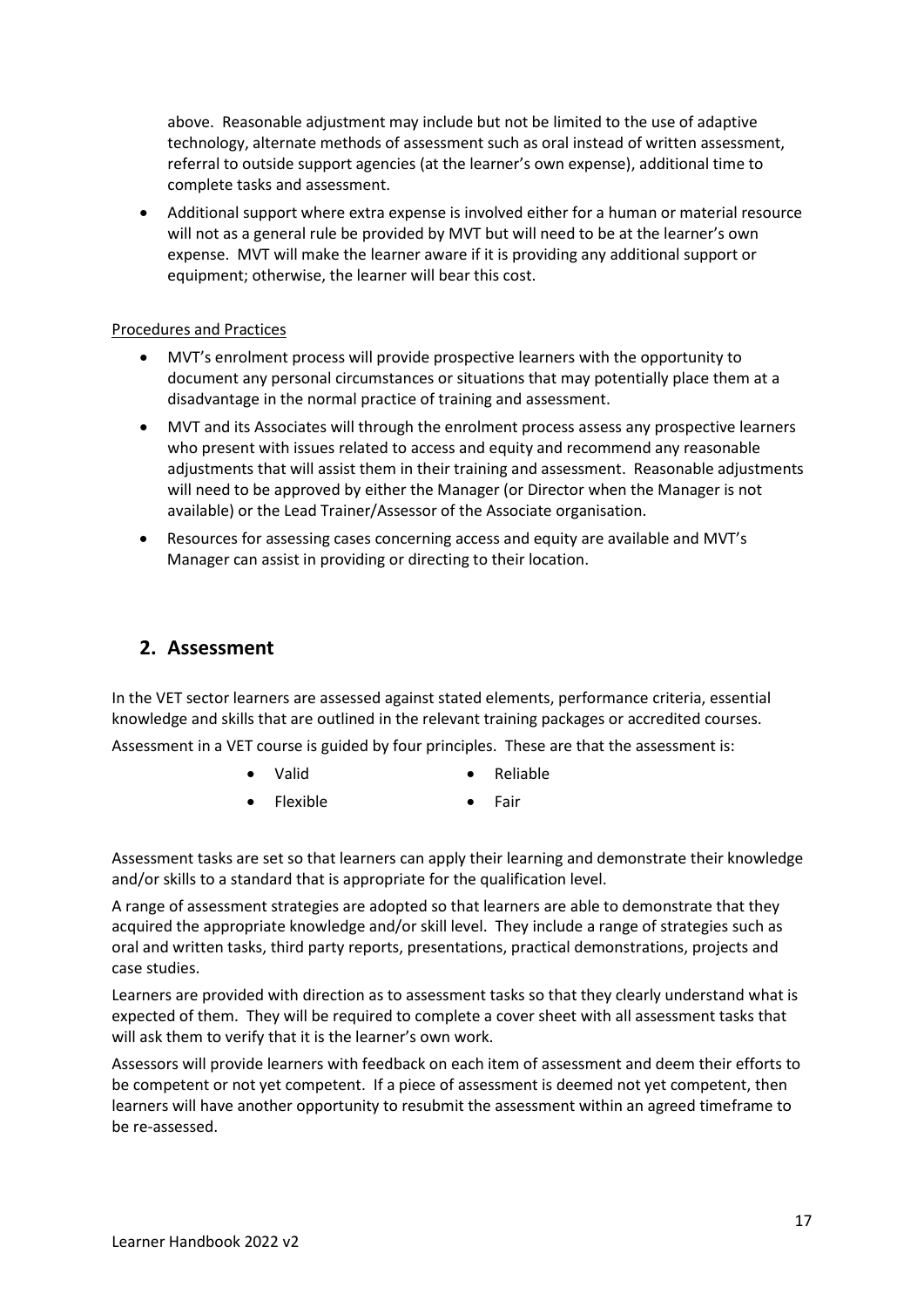#### **Assessment Deadlines and non-submitted assessment**

It is expected that learners will meet prescribed assessment deadlines. However, if the learners have made every effort to complete the assessment and due to unforeseen circumstances\* have not been able to do so, then an extension may be granted. Learners need to request an extension from their assessor in writing. If an extension is granted it will usually be for a period of no more than two weeks and will be granted by MVT's Director or the Lead Trainer/Assessor for the course being undertaken.

If the learner does not submit assessment within the extension period (or within the standard period for a learner who has not requested an extension) then the learner will be issued with a not yet competent grade and will usually need to apply to re-enrol in the unit (and pay the full module fee) if they still wish to obtain competency.

\*Unforeseen circumstances include:

- Medical illness (certified by a medical practitioner)
- Extreme hardship (major adverse life event that could not have been reasonably anticipated or avoided)
- Compassionate or health issues (that are of a significant nature that have arisen during the course of study).

Unforeseen circumstances do not include:

- Work related demands
- Minor domestic concerns
- A lack of self-discipline on the part of the learner
- Social or travel activities.

#### **Assessment judgements and appeals**

A learner has a right to appeal an assessment judgement if s/he feels that the judgement is not accurate. In the first instance learners are to address their concern with the assessor who has made the judgement. If not satisfied with the outcome from the assessor, the learner is to put his/her request for a review of an assessment judgement in writing and submit this to the lead trainer/assessor for the course being undertaken. If the lead trainer/assessor is also the assessor, then the request should be forwarded to MVT's CEO/Training Manager (mvt@malyon.edu.au). The assessment piece will be reassessed by two other assessors. If the learner is still dissatisfied with the judgement at this point, then s/he may submit a formal complaint as outlined in the grievance and complaints process detailed in the policies and practices section of this handbook.

## <span id="page-17-0"></span>**3. Complaints and Grievances**

Learners have a right to a learning environment that is free from harassment, discrimination and intimidation by anyone formally associated with MVT, including staff, contracted trainers/assessors, other learners and any other party formally engaged by MVT.

MVT will not condone any behaviour or practice from an associated person who acts in a way that could reasonably be considered as harassment, discrimination or intimidation.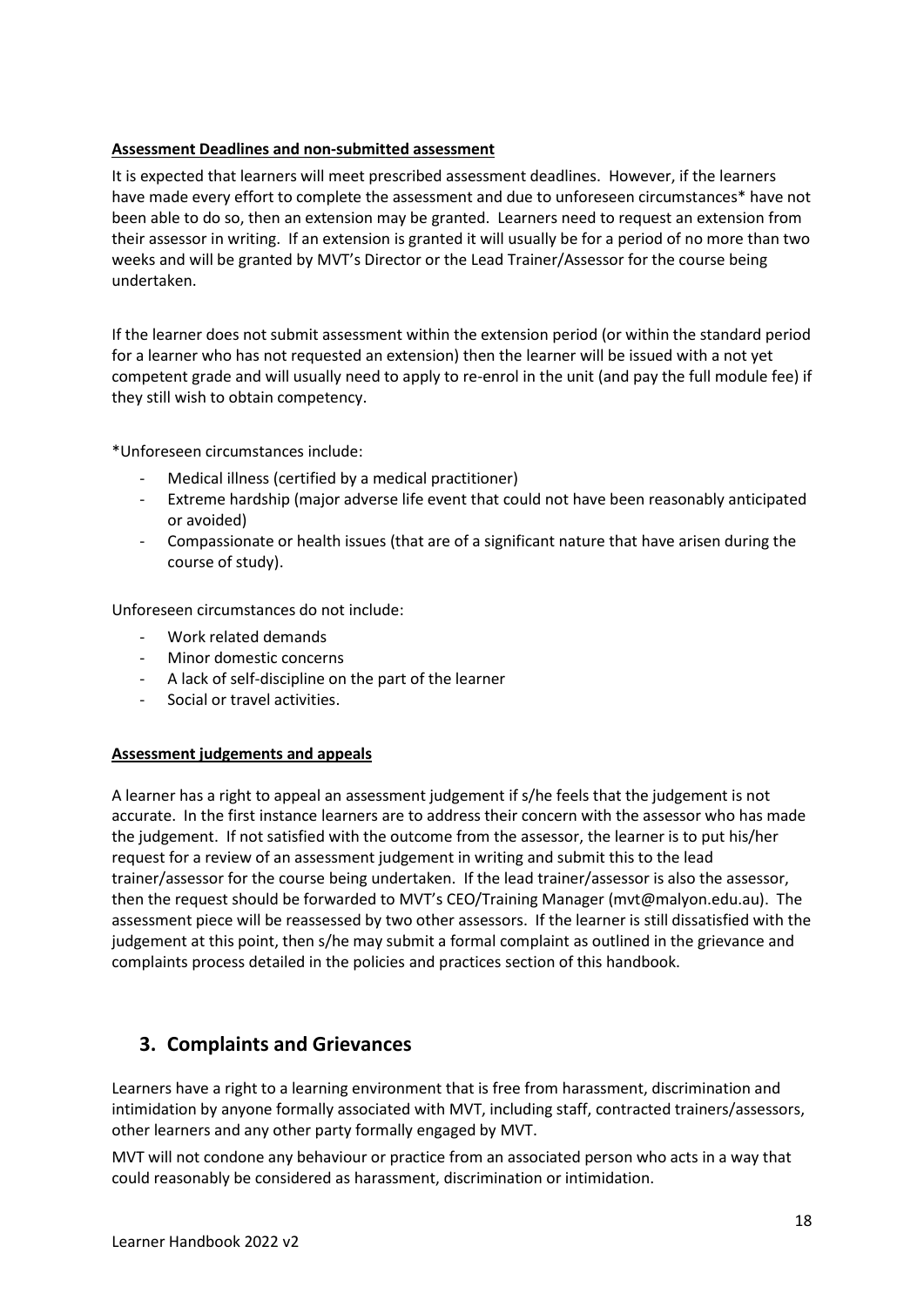Learners have a right to expect that their educational experience with MVT will be conducted according to the Standards outlined by the National VET Regulator. Further the conduct of learners will be established through agreement with the MVT Learner's Code of Conduct.

If a learner considers that they are receiving unfair treatment, then s/he has a right to appeal and expect a just outcome should the allegation be proven to breach MVT's stated standards. The outcome may include, but not be limited to:

- Disciplinary action including the termination of employment or cancellation of a contract of a staff member; suspension of enrolment of a learner.
- A process of mediation that the complainant and alleged offender will be encouraged to participate in (MVT may require a staff member/contractor to engage in mediation, but a learner will need to opt into to this process voluntarily).

MVT will conduct all investigations based on the principle of natural justice to ensure that a complainant and alleged offender have the opportunity to defend his/her behaviour and actions.

Any complaint will be dealt with in a timely manner. This will normally mean within 60 days of receiving the complaint. If the matter is complex and requires more time to be resolved, then the complainant will be informed by MVT before the expiration of this 60-day period.

The appeal process is outlined below.

#### **Procedures and Practices**

Should a learner enrolled with MVT believe s/he is a victim, or an observer of harassment, discrimination or intimidation carried out by someone associated with MVT (including other learners) or receiving unfair treatment in consideration of MVT's stated standards, then s/he should be encouraged to pursue the following course.

- Should s/he feel confident s/he should approach the offender and address the offensive behaviour or action and request that the person cease behaving in the offensive way or address the unfair action. This may resolve the issue without a need to make a formal complaint.
- All people associated with MVT have a right to make a formal complaint against another person associated with MVT and this needs to be done in writing and forwarded to either the CEO of MVT or the Lead Trainer/Assessor of the course.
- Should the complaint be directed against the CEO of MVT then the complaint should be directed to the Director of Services of Queensland Baptists.
- The complaint will be dealt with and concluded within 60 days of receiving the complaint. If the matter requires more time than this to be resolved, then the complainant will be informed before the 60-day period expires.
- On receiving the complaint MVT's CEO will acknowledge to the complainant that they have received the complaint in writing and seek any clarification that may be helpful in ascertaining the validity of the complaint. This clarification will include reference to either the Learners or Staff Code of Conduct (whichever is relevant). The CEO will then assign an appropriate person to investigate the complaint. This will usually be the CEO him/herself if the allegation is made against an MVT staff member or learner, or the Lead Trainer/Assessor (unless the allegation is made against the Lead Trainer/Assessor).
- If the complaint involves any alleged criminal behaviour (e.g., sexual assault) then MVT's CEO will encourage the complainant to make a report to Police. If the complaint involves alleged criminal behaviour against a minor, then the Manager of MVT will report the matter to the Department of Child Safety (or equivalent in states outside of Qld).
- If the complaint is not of a criminal nature, then the CEO of MVT or his/her delegate will investigate the complaint through interviewing witnesses and gathering information.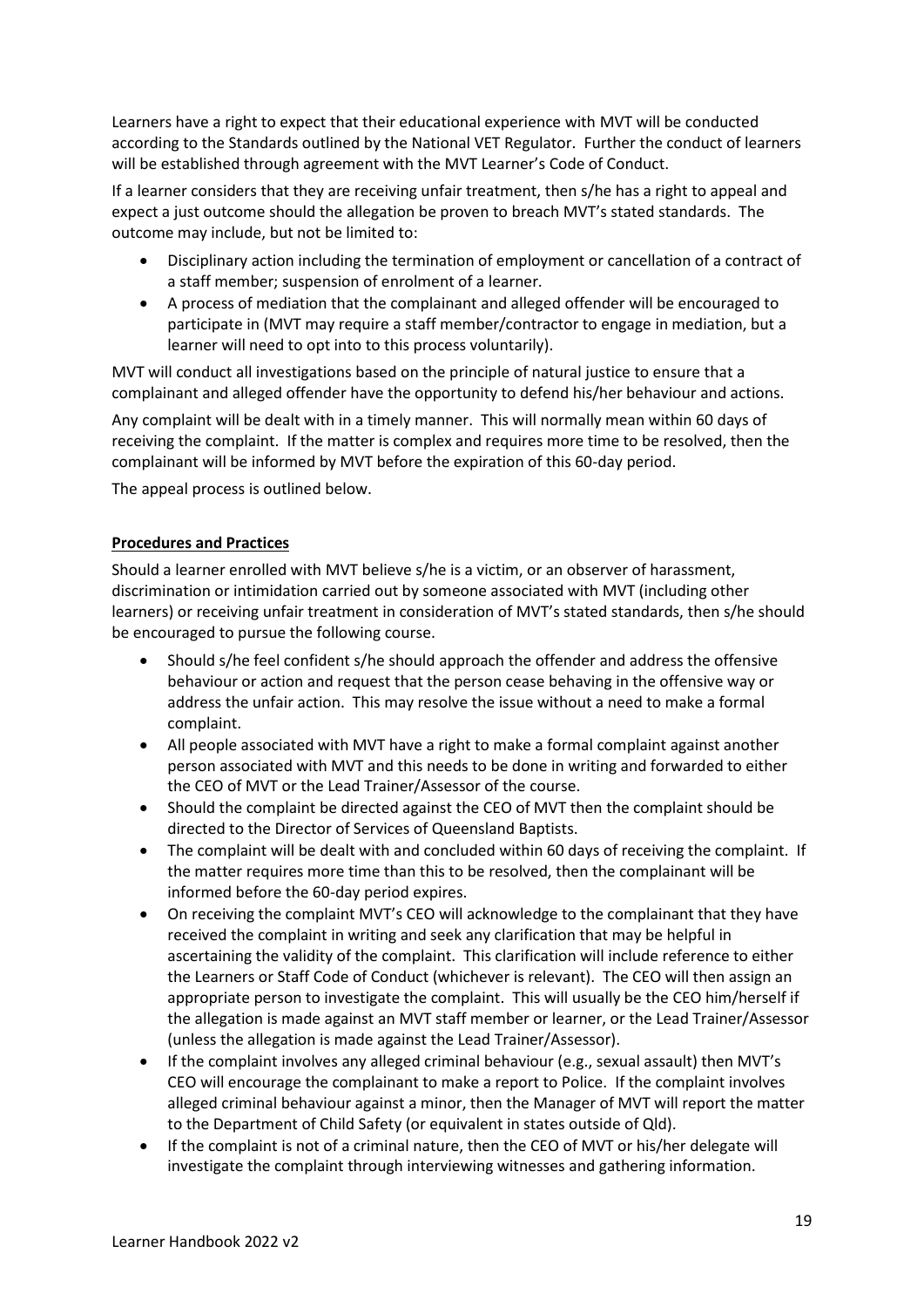- Once the circumstances of the complaint have been investigated, the CEO of MVT/delegate will contact the alleged offender whom the complaint has been made against and outline the details of the complaint, and following the principle of natural justice, provide the alleged offender the opportunity to respond to the complaint.
- On receiving the response, the CEO of MVT/delegate will consider a suitable course of action to pursue. This may involve, but not be limited to: –
	- o Determining an appropriate disciplinary response if the behaviour is proven to be of a discriminatory or intimidatory nature.
	- $\circ$  Suggest a process of mediation between the complainant and the alleged offender to resolve the issue.
	- $\circ$  Not taking any action if it is proven that the alleged behaviour has not taken place.
- If it is a delegated person investigating the complaint, then he/she will provide a report along with his/her recommended course of action to the MVT CEO and together they will agree on the course of action to be taken.
- If the complaint is made against a learner (either by another learner or MVT staff member) then the CEO of MVT reserves the right to terminate the enrolment of the learner if it is considered that the learner's continued participation in the program will be detrimental to other participants in the program. MVT's CEO will determine if a portion or all of the learner's fees will be refunded. Where the learner has completed units of competency successfully then it would not be usual for a refund of fees to be given for completed units. A Statement of Attainment will be issued for completed units of competency.
- The determined course of action will be communicated by the CEO to the complainant. If the complainant is not satisfied with the course of action, then the complainant can request an independent adjudicator be engaged. This independent person will need to be acceptable to the complainant and MVT's CEO.
- The independent adjudicator will conduct an investigation and deliver a finding to the complainant and MVT's CEO.
- Should the complainant still be dissatisfied then the matter can be taken to the Director of Services of Queensland Baptists for final resolution. The complaint process is to be documented on the complaint Form in detail by the CEO or delegate and stored securely, not available for access by anyone other than the CEO.

## <span id="page-19-0"></span>**4. Codes of Conduct for Learners at Malyon Vocational Training**

As stated in the Complaints and Grievance policy, learners at MVT have a right to a learning environment that is free from harassment, discrimination and intimidation. As such MVT requires all learners and staff, as part of the enrolment agreement for learners and employment arrangements for staff, to agree to abide by the relevant Code of Conduct. The Learners Code of Conduct is outlined below:

#### **Malyon Vocational Training Code of Conduct for Learners**

#### **Introduction**

Learners at MVT have a right to a learning environment that is free from harassment, discrimination and intimidation by anyone formally associated with MVT including staff, contracted trainers/assessors, other learners and any other party formally engaged by MVT. As such learners are required to agree to act according to this Code of Conduct which follows as part of the condition of their ongoing enrolment with MVT. A proven breach of this Code by a learner may result in action that impacts on the learner's ongoing enrolment with MVT. MVT reserves the right to cancel a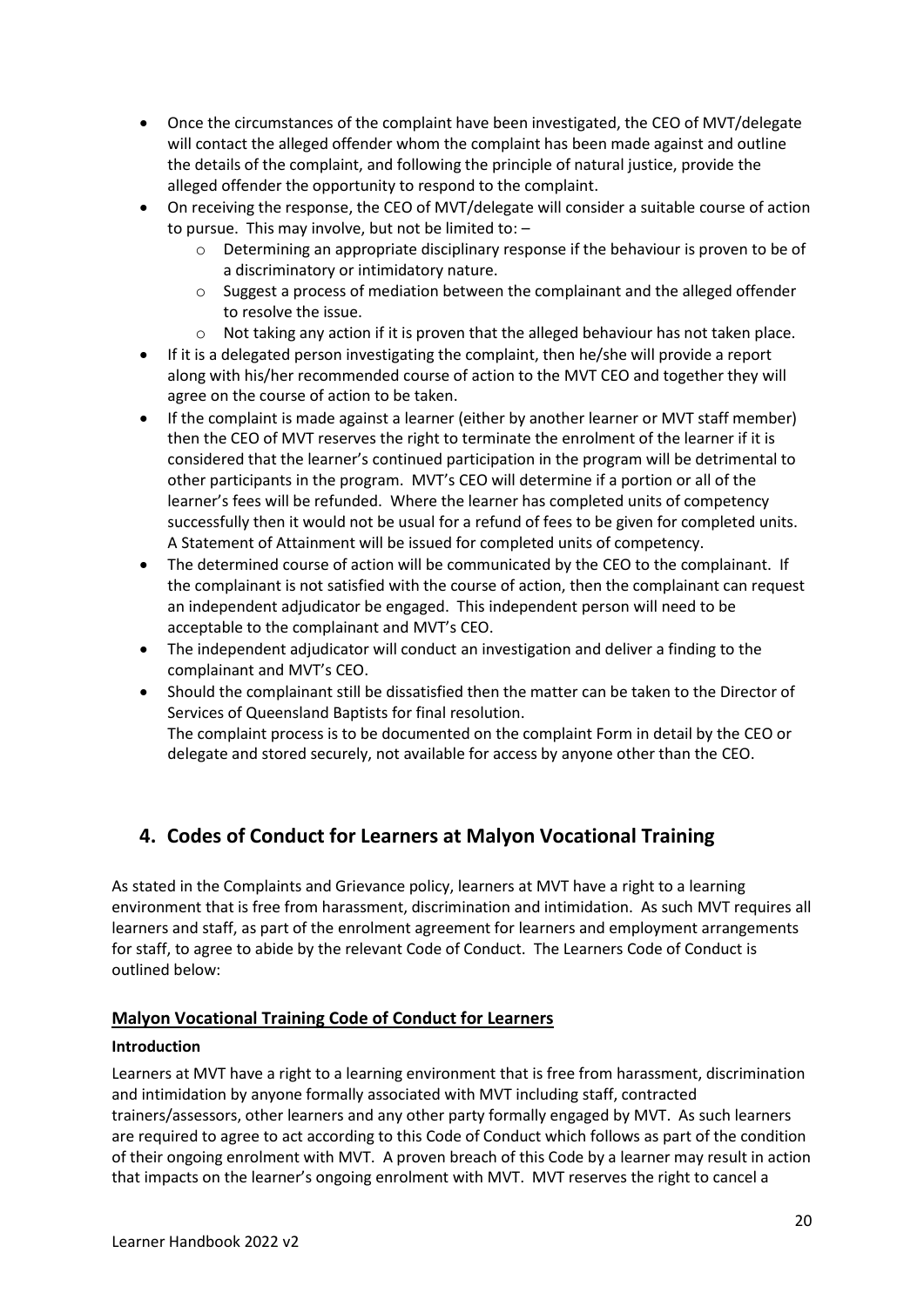learner's enrolment (without any financial penalty to the learner) should a serious breach of this Code be proven.

#### **A. Beliefs of MVT**

As part of enrolment learners are required to agree to support the beliefs of MVT (Queensland Baptists). This does not mean that the learner must personally subscribe to all of these beliefs, but the learner must not publicly and intentionally undermine any of these beliefs through their words or actions while participating in the training activities of MVT.

#### **B. Personal behaviour**

- Learners are expected to treat all persons with dignity and respect regardless of age, sex, religious affiliation, sexual orientation or personal circumstances.
- Learners are not to engage in any behaviour that could be construed as sexual harassment or sexual misconduct. Sexual harassment broadly includes any unwelcomed verbal, written, or physical contact by another person that could be reasonably considered to be of a sexual nature.
- Learners are not to engage in any verbal, emotional, physical or sexual abuse of other learners or people associated with MVT during their period of training. Any reports of this behaviour will be treated seriously and sensitively.

#### **C. Integrity**

- Learners are expected to follow MVT's policies, procedures and practices while engaged in their course of study.
- Learners are expected to engage appropriately with the authority structures of the organisation and act in a way that respects due process.
- Learners are to act with appropriate stewardship over the resources that have been provided/allocated to them by MVT. Misuse or abuse of equipment and/or property will result in learners being billed for repair or replacement.
- Learners are to present assessment that is a demonstration of their own work, or group work where appropriate, and not copy or plagiarise from another learner or another source and claim it as their own.

#### **D. Health and Safety**

- Learners are required to comply with MVT's workplace health and safety policy.
- When responsible for the supervision of others, particularly minors in the course of training, Learners must act with high regard to the duty of care they have over these other people. Learners are expected to assess risks and act appropriately to ensure the safety of all people in their care.

## <span id="page-20-0"></span>**5. Health and Safety**

MVT values the health and safety of learners who are engaged in a course of training with us. We will look to ensure that safe practices are employed in all our activities and that learner's wellbeing is catered for. Trainers and Assessors who are involved in working with learners under the age of 18 will meet the child protection requirements under legislation.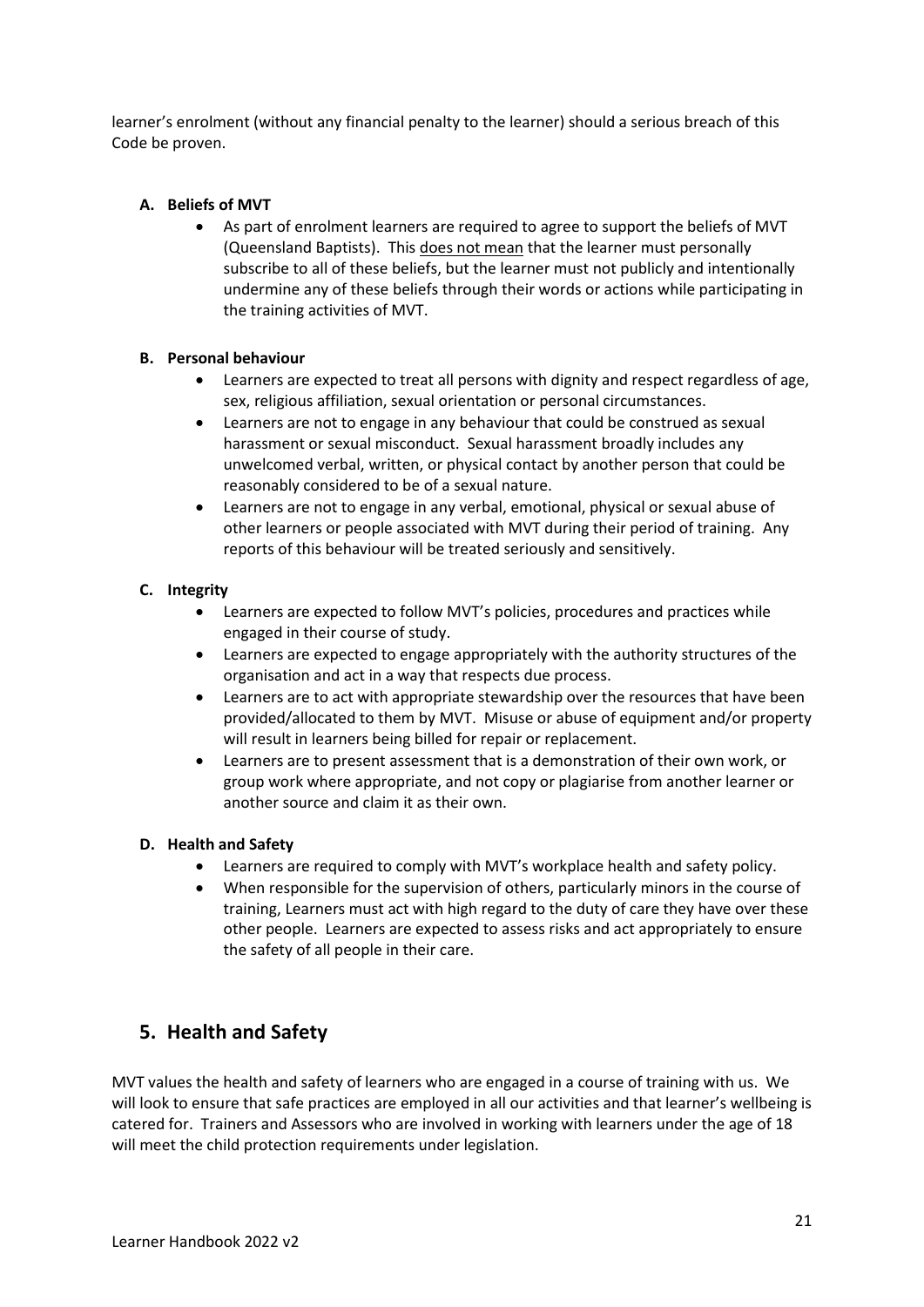## <span id="page-21-0"></span>**6. Language, Literacy and Numeracy**

As a VET provider MVT will assist learners whose engagement with training may be limited by language, literacy and numeracy skills. We will endeavour to adopt a range of approaches that values the individual needs of learners, while recognising that some language, literacy and numeracy skills are an occupational requirement and form part of the assessment standards.

MVT will engage with learners to identify and determine language, literacy and numeracy needs of individual learners and employ strategies that take these needs into consideration. These strategies may include:

- Using clear and simple language to explain information and tasks
- Encouraging learner interaction through forums and encouraging learner questions
- Checking on understanding of learners before moving onto new topics
- Highlighting key concepts and words in texts
- Using audio and visual aids where practical and possible
- Illustrating concepts through case studies and scenarios
- Posting conversations and notes in electronic form for revision
- Giving learners formative feedback throughout the course.

MVT may determine through the enrolment process, that the potential learner's language, literacy and numeracy will not permit him or her to engage in the course successfully (even with support described above). In these cases, MVT reserves the right on this basis to refer the potential learner to a more suitable qualification or decline the enrolment. In some situations, language, literacy and numeracy challenges may not be entirely evident at the time of enrolment and MVT may in some situations advise or refer learners to an alternative course (inside or outside of MVT's offerings) and choose not to enrol them in future units if it becomes clear they will not be able to achieve competence due to LLN issues. In these situations, refunds of fees will be offered for units/modules that have not been completed.

## <span id="page-21-1"></span>**7. Privacy and Personal Information**

MVT collects personal information in order to assist in the provision of its services. Personal information is not collected unless for a purpose directly related to a function or activity of MVT. VET personal information is defined in clause 72 of Schedule 1A of the Higher Education Support Act 2003 as:

(a) information or an opinion (including information or an opinion forming part of a database), whether true or not, and whether recorded in a material form or not, about an individual whose identity is apparent, or can reasonably be ascertained, from the information or opinion; and obtained or created by a \*VET officer for the purposes of Part 2 of this Schedule and Chapter 4.

#### **Use and Disclosure**

MVT uses personal information in order to provide a service, to communicate with learners and staff and to communicate with nominated people in the event of an accident or emergency.

MVT does not provide or sell personal information to external companies for marketing purposes. MVT also collects statistical information in order to improve the level of service it provides; however,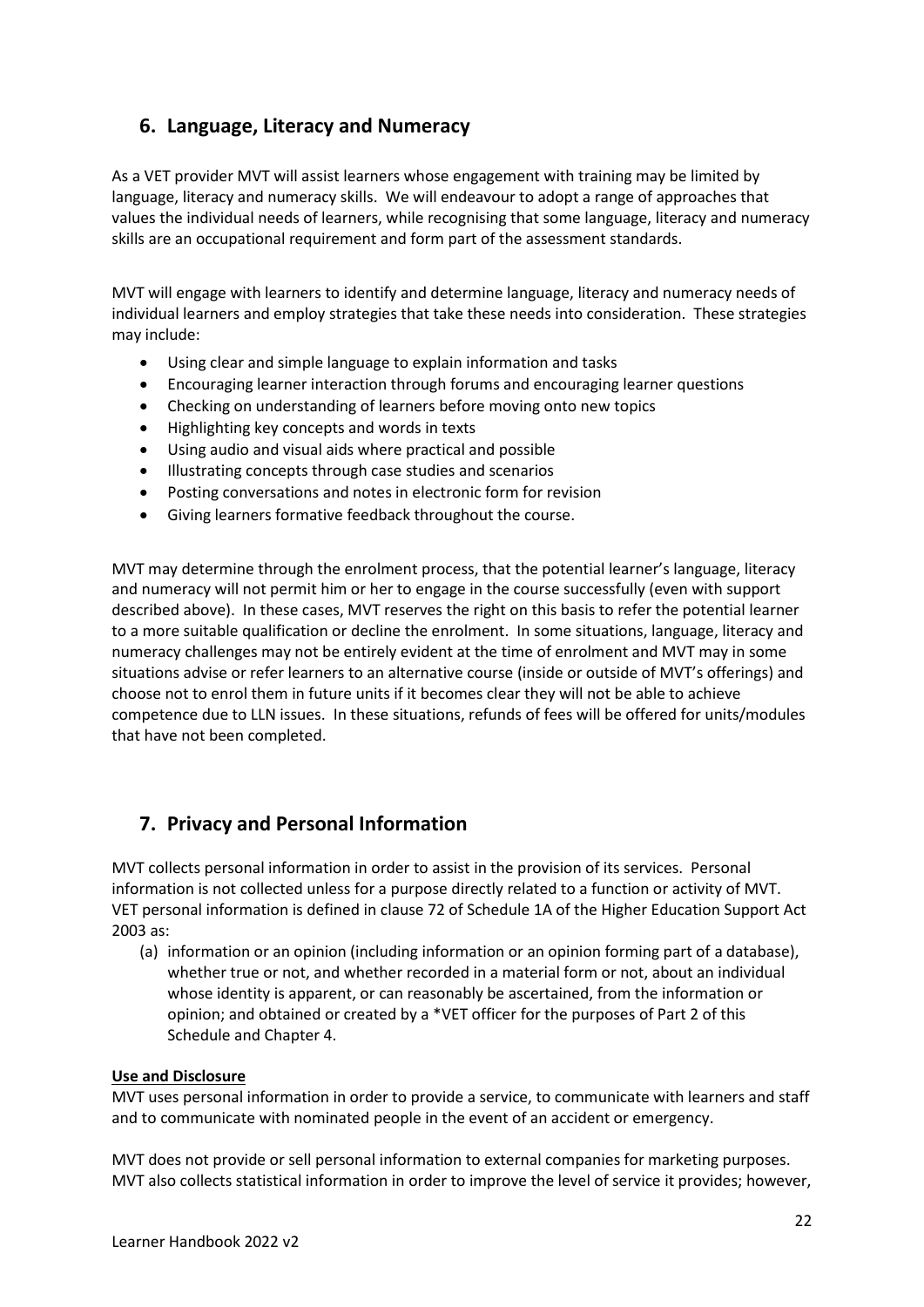this information is not directly attributed to any individual. MVT may be required to provide personal information to external organisations and/or government departments in order to provide specific services as required by law. MVT may also disclose information if it is reasonably believed to be necessary to prevent or lessen a serious threat to life or health of any person. Personal information will not be disclosed to a third party without the prior written consent of the Individual concerned. Where health-related information is provided to MVT during a consultation with a health practitioner, the information may be accessed by MVT staff and other practitioners for the purpose of providing further services.

MVT relies on learners and clients to advise changes in personal information in order to maintain complete, accurate and up-to-date records.

MVT ensures that all reasonable safeguards are in place to protect the information it holds against misuse or loss from unauthorised access, use, modification or disclosure. As a Registered Training Organisation (RTO) under the Standards for Registered Training Organisations 2015, MVT is obligated to store information on learner enrolments, qualifications and Statements of Attainment issued for a period of 30 years.

#### **Procedures and Practices**

Access to Records

- All learners, clients and employees have the right to inspect their own personal information held by MVT. Disclosure to a third party will only be granted after receiving written permission from the person whose information is held. In particular a learner enrolled with MVT may apply for, and receive from the Administrator, a copy of VET personal information that MVT holds in relation to that learner.
- MVT is committed to managing learner and staff information in accordance with the relevant legislation and to ensure high standards of confidentiality and security are maintained.
- Learner details are collected for the purposes of processing learner enrolments and enquiries, communicating effectively with learners and staff, dispatching course information, dispatching enrolment information, delivering course materials, managing records, dispatching learner accounts.
- A learner enrolled with MVT may apply for, and receive, a copy of VET personal information that The MVT holds in relation to that learner.
- All requests for information regarding learner records should be directed to MVT's Manager.
- Learner information will not be released to parents, fee-payers or any third party without the prior written consent of the learner.
- If the learner provides written consent to release particular information, a record of consent will be kept on the learners file.

#### **Complaints**

Complaints regarding a privacy matter will be handled in accordance with MVT's Complaints and Appeals Policy. Alternatively, complaints may be addressed to:

Office of the Federal Privacy Commissioner GPO Box 5218 SYDNEY NSW 1042 Telephone: 1300 363 992 Email[: privacy@privacy.gov.au](mailto:privacy@privacy.gov.au) Website: [www.privacy.gov.au](http://www.privacy.gov.au/)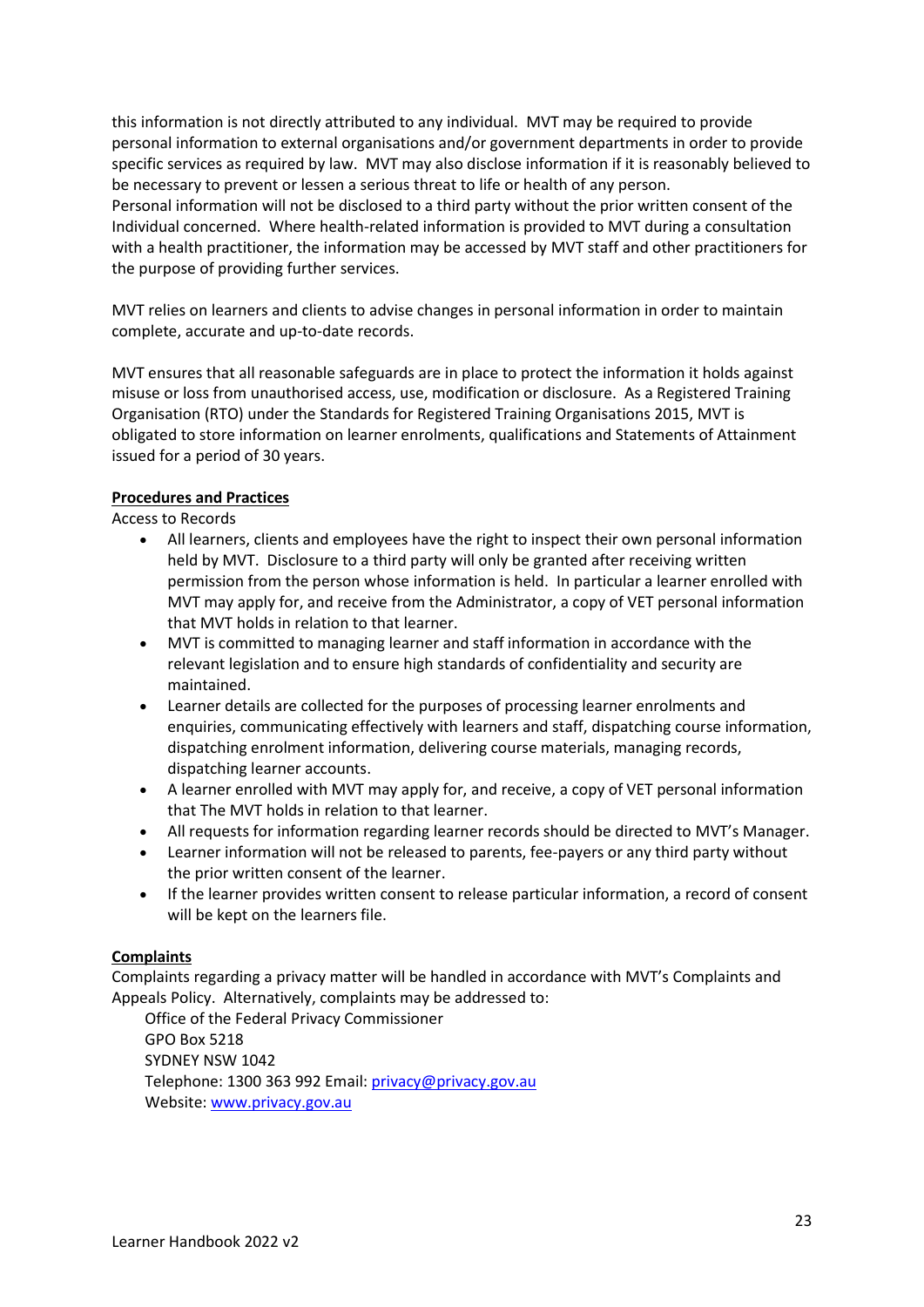## <span id="page-23-0"></span>**8. Recognition of Prior Learning and Credit Transfer**

MVT and its staff consider applications for recognition of prior learning and grant such recognition where that is warranted and supported by adequate evidence of prior learning of a competency or competencies. Normally a fee of 50% of the cost of the project/module or unit of competency is charged for assessment of an RPL application. More complex RPLs may be charged at a higher fee but no more than the published course fees.

- a) The availability of recognition of prior learning (RPL) under prescribed conditions is made known to all prospective learners through communication from MVT staff and coordinators to enquirers and participants.
- b) An application for RPL can be obtained from the MVT CEO/Manager at [mvt@malyon.edu.au](mailto:mvt@malyon.edu.au) or from the campus lead trainer where the course is delivered on campus .
- c) Applicants for RPL will be instructed to contact their Assessor before and after completing their written application. This is in order that the Assessor can negotiate with the applicant for the possible use of recorded performance (audio or video tape) and/or telephone conferencing (to include managers and others who can present evidence) in addition to the written application and accompanying documents.
- d) Applicants for RPL are instructed to send only copies of awards, certificates of service, testimonial letters etc., (certified by a Justice of the Peace/Commissioner of Declarations in the case of awards) to the assessor. MVT fully recognises all ATQF qualifications and Statements of Attainment issued by other RTOs, but participants must justify claims to meet details of performance criteria, etc., involved in their application.
- e) Assessment of RPL applications is made by means of careful examination of all documentary evidence submitted, and/or by telephone conversations with managers or others qualified to give evidence of the applicant's skills or knowledge, and/or by attention to an audio or video tape recording in which the applicant demonstrates the competency.

Applicants for RPL must be careful to address all the performance criteria in the unit of Competency for which they are seeking RPL.

MVT, under its Regulator's guidelines will transfer credit from learners who have completed Units of Competency successfully through another RTO upon presentation of a Statement of Completion or Statement of Attainment. MVT will verify the authenticity of this statement before transferring credit.

## <span id="page-23-1"></span>**9. Learner Records**

Records of learner competency are kept as per regulatory requirements by MVT (formerly The Training Collaborative and CALAM Training). Learners can access their records by submitting a request to [mvt@malyon.edu.au.](mailto:mvt@malyon.edu.au) A small fee may apply if learners are seeking a re-issuing of their Statement of Attainment or Statement of Completion. This cost will be made known on application for re-issue.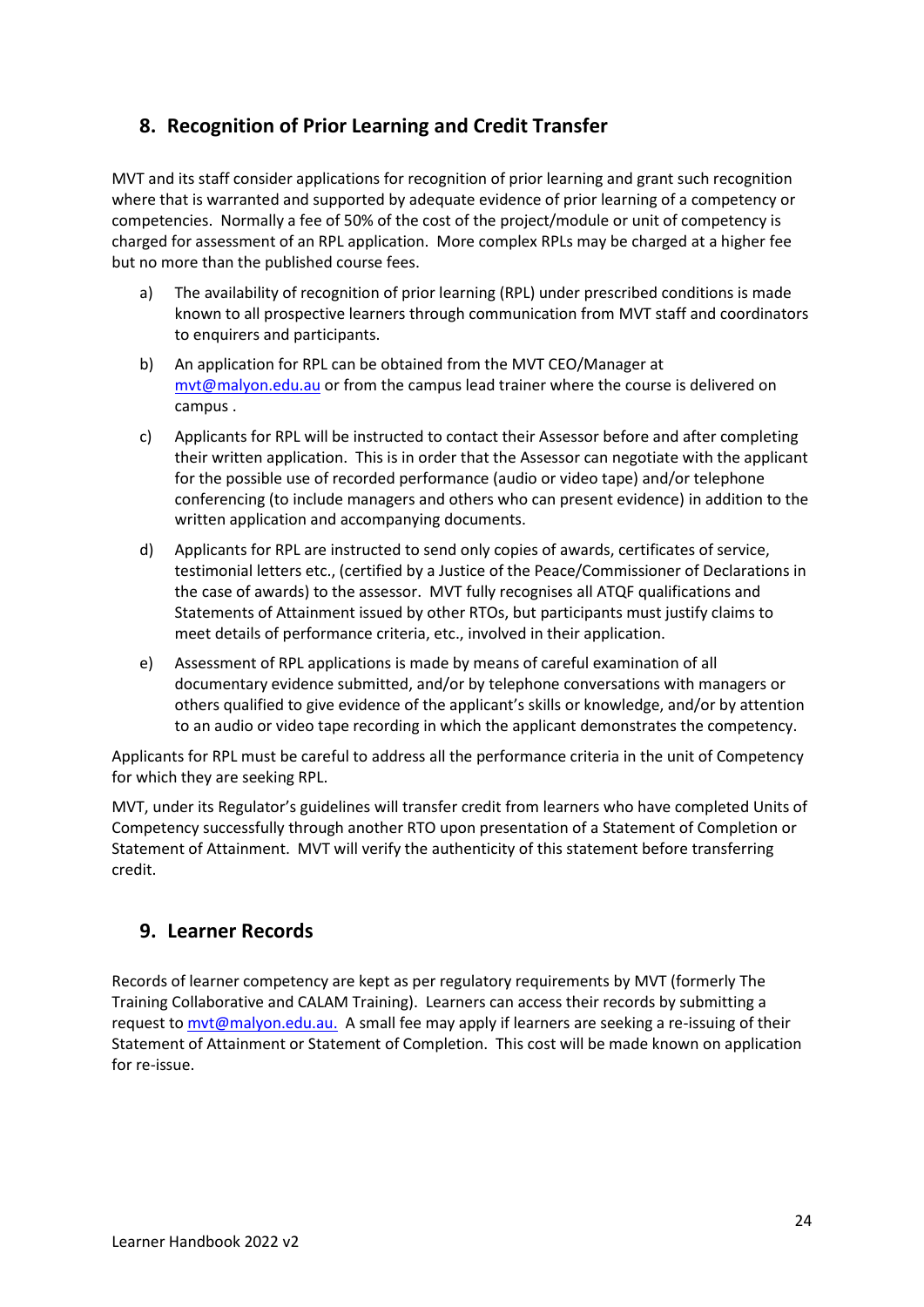## <span id="page-24-0"></span>**10. Learner Fees and Refunds**

#### **Fees**

Learner fees (i.e. the tuition cost for learners to engage in the study of a unit or module) for modules/units and qualifications are published in the MVT Learner Handbook and on MVT's website [\(www.malyonvet.edu.au\)](http://www.malyonvet.edu.au/). Fees are reviewed on an annual basis, and it is usual that fees will increase at least in line with the Consumer Price Index and potentially higher if there are additional costs being incurred by MVT for the provision of educational services. The fees on MVT's website are the most up to date and current fees

Learners are required to pay for each module/unit at the time of enrolment, prior to commencement of study. No student will be required to pay more than \$1500 upfront (ASQA Standard 7, clause 7.3).

Learners will not be issued with any certification while there is an outstanding fee debt.

#### **Refunds**

If a learners decides to withdraw from a module or unit of study after enrolment but before commencement of the module or unit, the following terms and conditions apply to a possible refund of learner tuition fees:

- A full refund will be provided to the learner in all courses excepting those undertaken at the Adelaide Campus
- Learners enrolled at the Adelaide campus who withdraw in writing at least 5 days prior to the commencement of the training will be provided a refund less a \$150 administration fee and \$75 fee for consumables
- Learners at the Adelaide Campus who withdraw 5 days or less from the commencement of the training will not be entitled to a refund of fees already paid. Some consideration may be given in the situation of extenuating circumstances of demonstrated hardship (including but not limited to serious illness/hospitalisation, bereavement, serious family crises).

If a learner decides to withdraw from a module or unit of study after commencement and before the unit has been completed, the following terms and conditions apply to a possible refund of learner tuition fees:

- Learner withdrawals MUST be made in writing to MVT or in the case of the Adelaide campus to the Lead Trainer.
- MVT will confirm (in writing) receipt of this notification within five working days of receipt of such notification. The date on which learners are deemed to have withdrawn from their Unit of Study, is the date that the Learner's letter of intention to withdraw is received by MVT.
- A refund of fees will be at discretion of MVT. Due consideration will be given in situations of extenuating circumstances of demonstrated hardship (including but not limited to serious illness/hospitalisation, bereavement, serious family crises). Evidence of extenuating circumstances will need to be provided. Extenuating circumstances do not include changes to learners work hours, inconvenience of travel, learner holiday arrangements or lifestyle changes.
- In the event a refund is provided it is standard for MVT to retain and administration fee plus any other costs which may have already been outlaid for the training (including but not limited to costs for consumables, catering and venue hire).